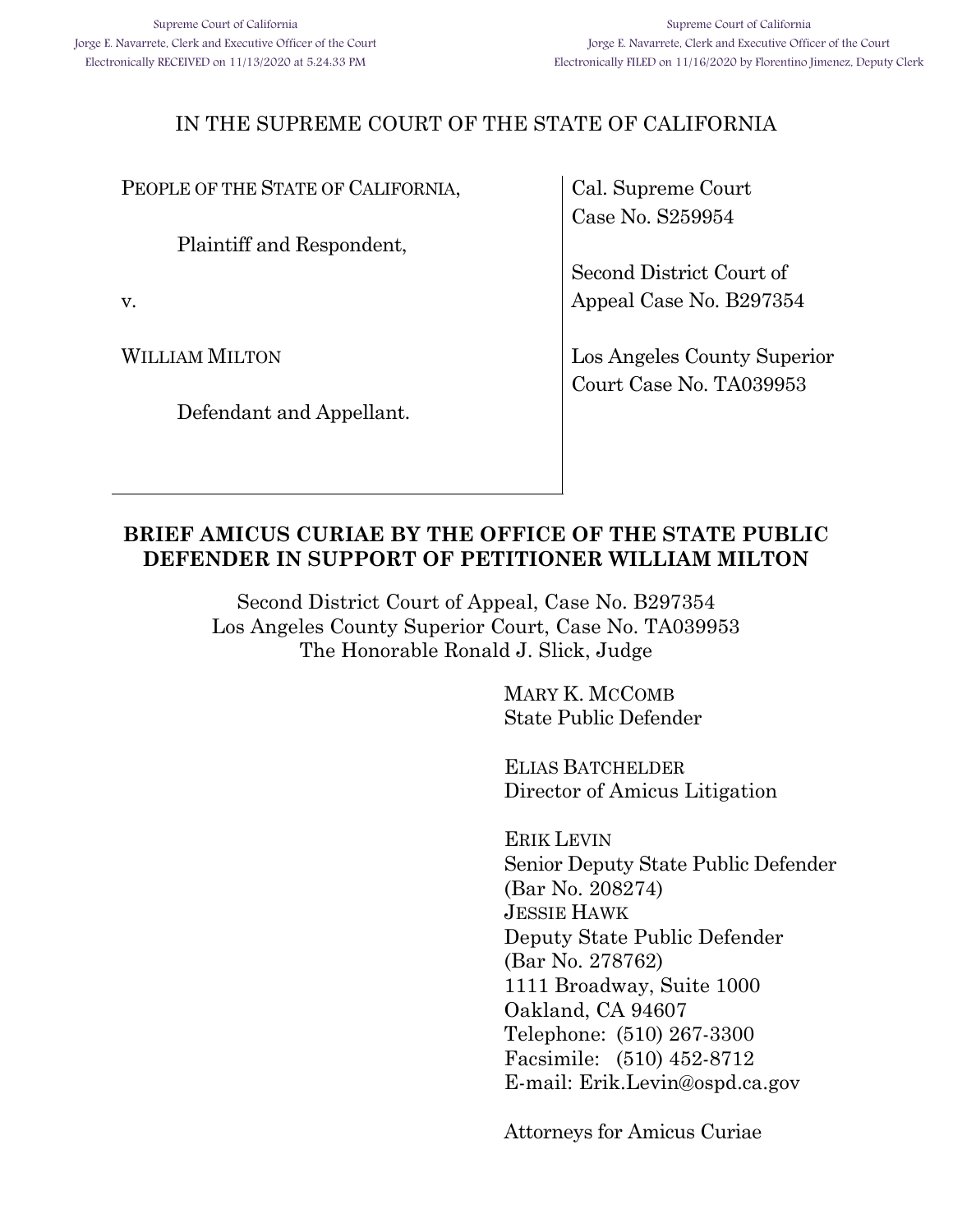# **TABLE OF CONTENTS**

| BROAD PROSECUTORIAL AND JUDICIAL<br>Ι.<br>DISCRETION HAS CONTRIBUTED TO<br>DISPROPORTIONATE THREE STRIKES SENTENCES              |
|----------------------------------------------------------------------------------------------------------------------------------|
| Implicit Bias and Inequality in the Criminal Justice<br>A.                                                                       |
| Prosecutorial and Judicial Discretion and Racial<br>$\mathbf{B}$ .                                                               |
| II. GALLARDO IS RETROACTIVE UNDER JOHNSON<br>BECAUSE IT REINS IN SENTENCING DISCRETION<br>AND VINDICATES THE RIGHT TO A RELIABLE |
| III. TEAGUE IS AN INAPPROPRIATE POST-CONVICTION<br>RETROACTIVITY STANDARD IN CALIFORNIA                                          |
| 38                                                                                                                               |
|                                                                                                                                  |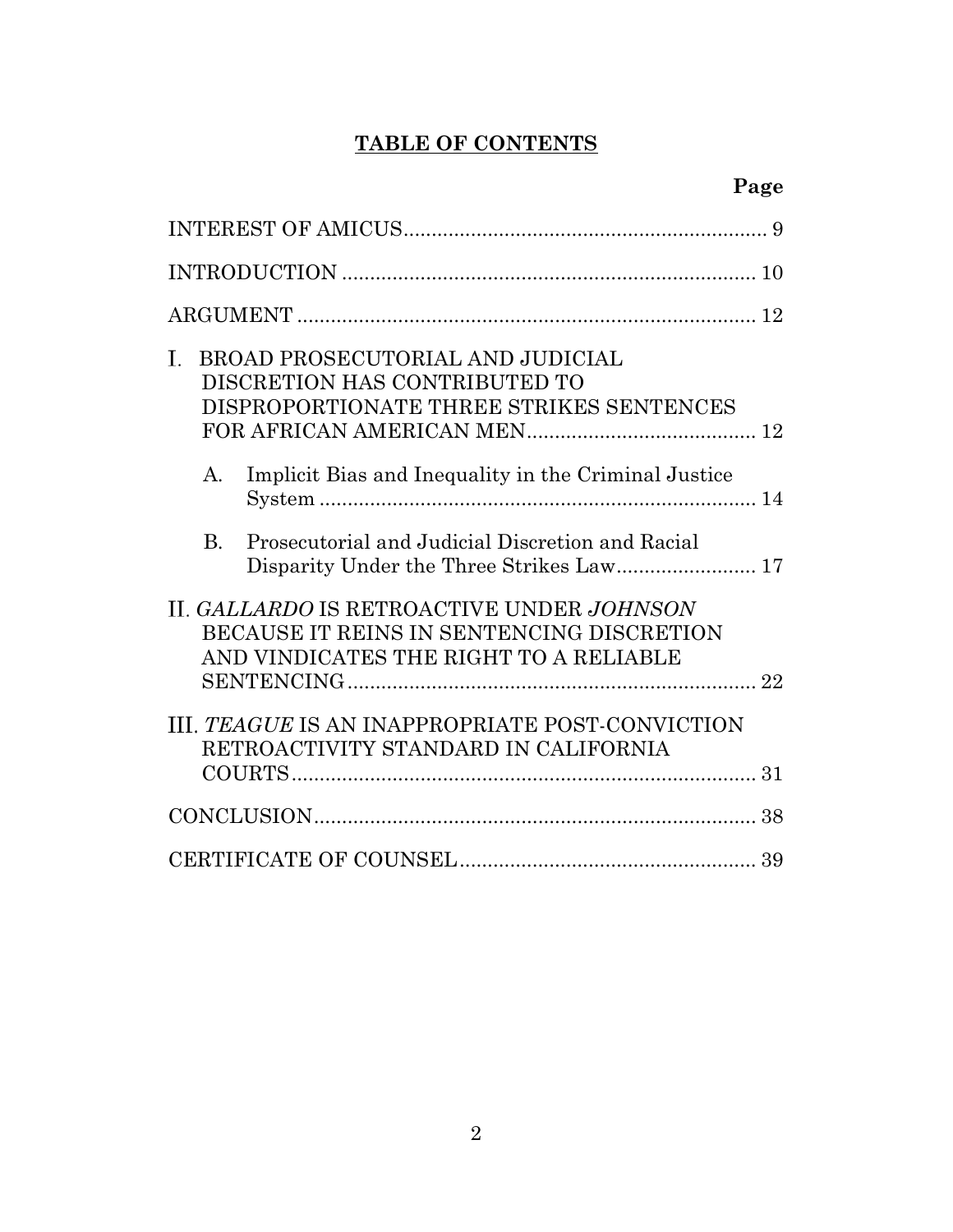# **TABLE OF AUTHORITIES**

# **Page(s)**

## **Federal Cases**

| Batson v. Kentucky       |
|--------------------------|
| Berger v. California     |
| Brady v. Maryland        |
| Brown v. Allen           |
| Bruton v. United States  |
| Chaidez v. United States |
| Chambers v. Mississippi  |
| Crawford v. Washington   |
| Danforth v. Minnesota    |
| Leary v. United States   |
| Mathis v. United States  |
| Padilla v. Kentucky      |
| Ramos v. Louisiana       |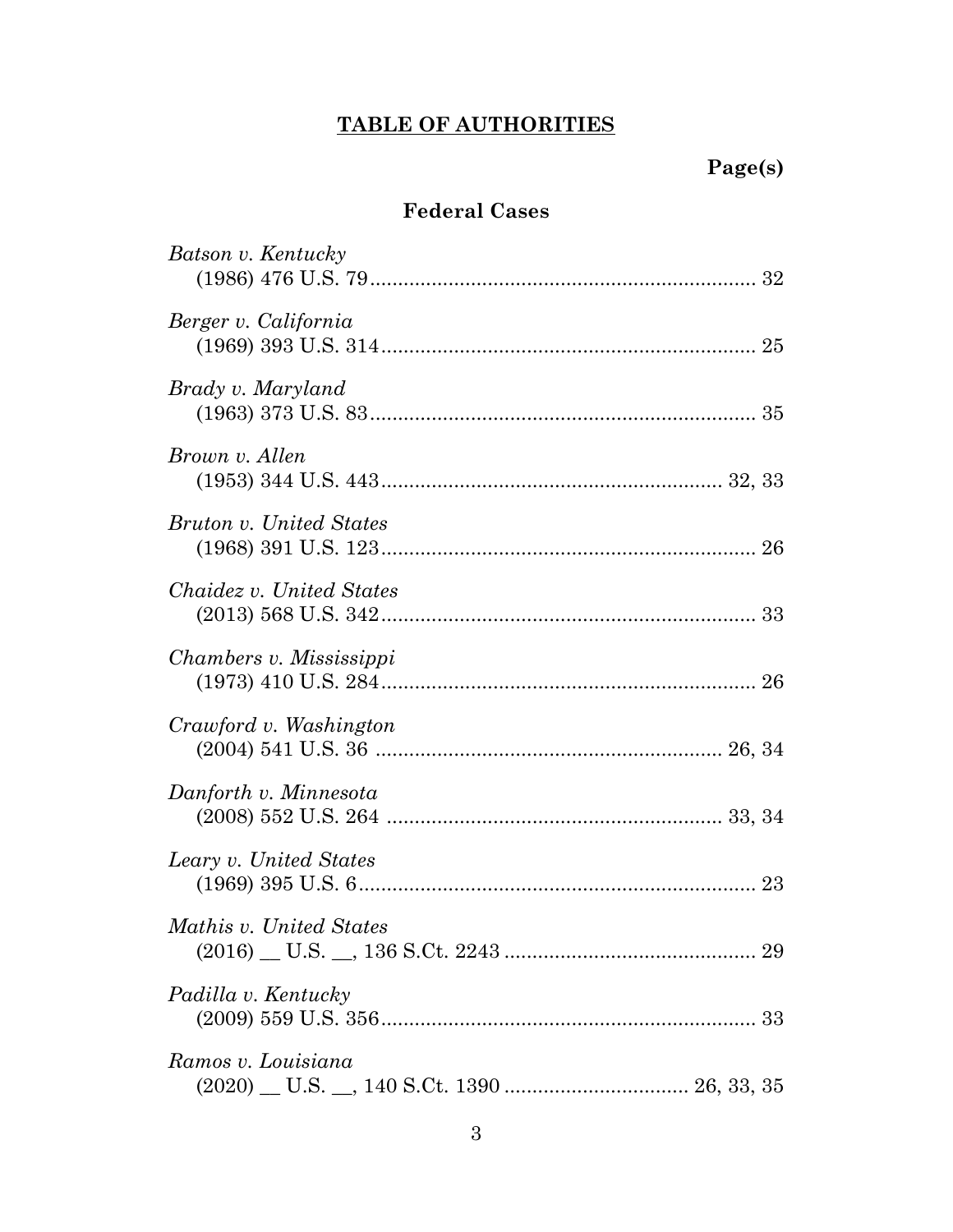| Ring v. Arizona       |  |
|-----------------------|--|
| Roberts v. Russell    |  |
| Schriro v. Summerlin  |  |
| Solem v. Stumes       |  |
| <i>Teague v. Lane</i> |  |
| Whorton v. Bockting   |  |

## **State Cases**

| B.B. v. County of Los Angeles |  |
|-------------------------------|--|
| Ex parte Lee                  |  |
| In re Harris                  |  |
| In re Joe R.                  |  |
| In re Johnson                 |  |
| In re Milton                  |  |
| In re Thomas                  |  |
| People v. Gallardo            |  |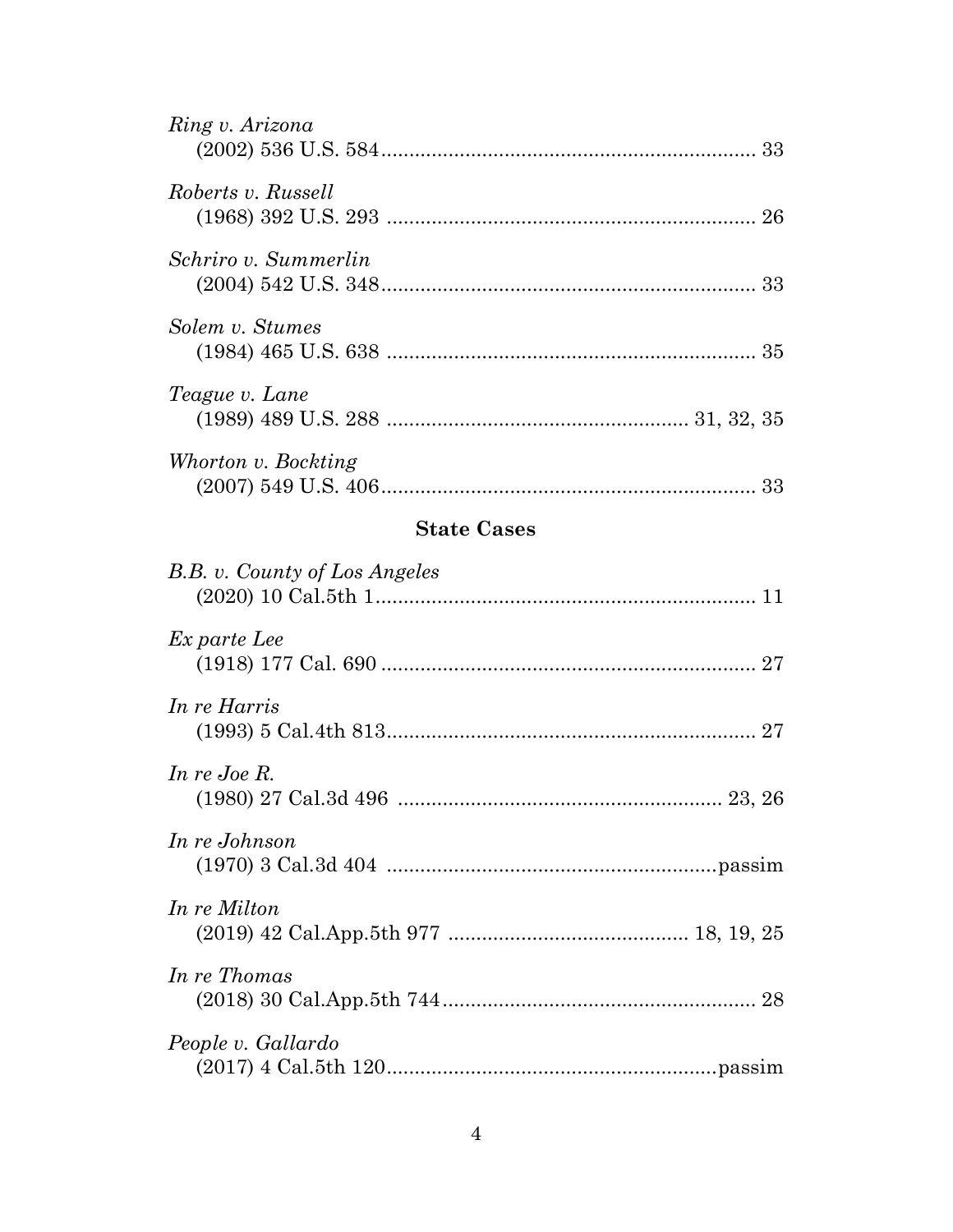| People v. Guillen  |  |
|--------------------|--|
| People v. Sanchez  |  |
| People v. Scott    |  |
| People v. Tenorio  |  |
| People v. Trujillo |  |

## **State Statutes**

| Govt. Code     |  |
|----------------|--|
| $\{15420(h)\}$ |  |

## Pen. Code § 667 (g) ..................................................................................... 14 § 2933.5 (a)(1)............................................................................ 14

## **Constitutional Provisions**

| U.S. Const. |  |
|-------------|--|
|             |  |

## **Other Authorities**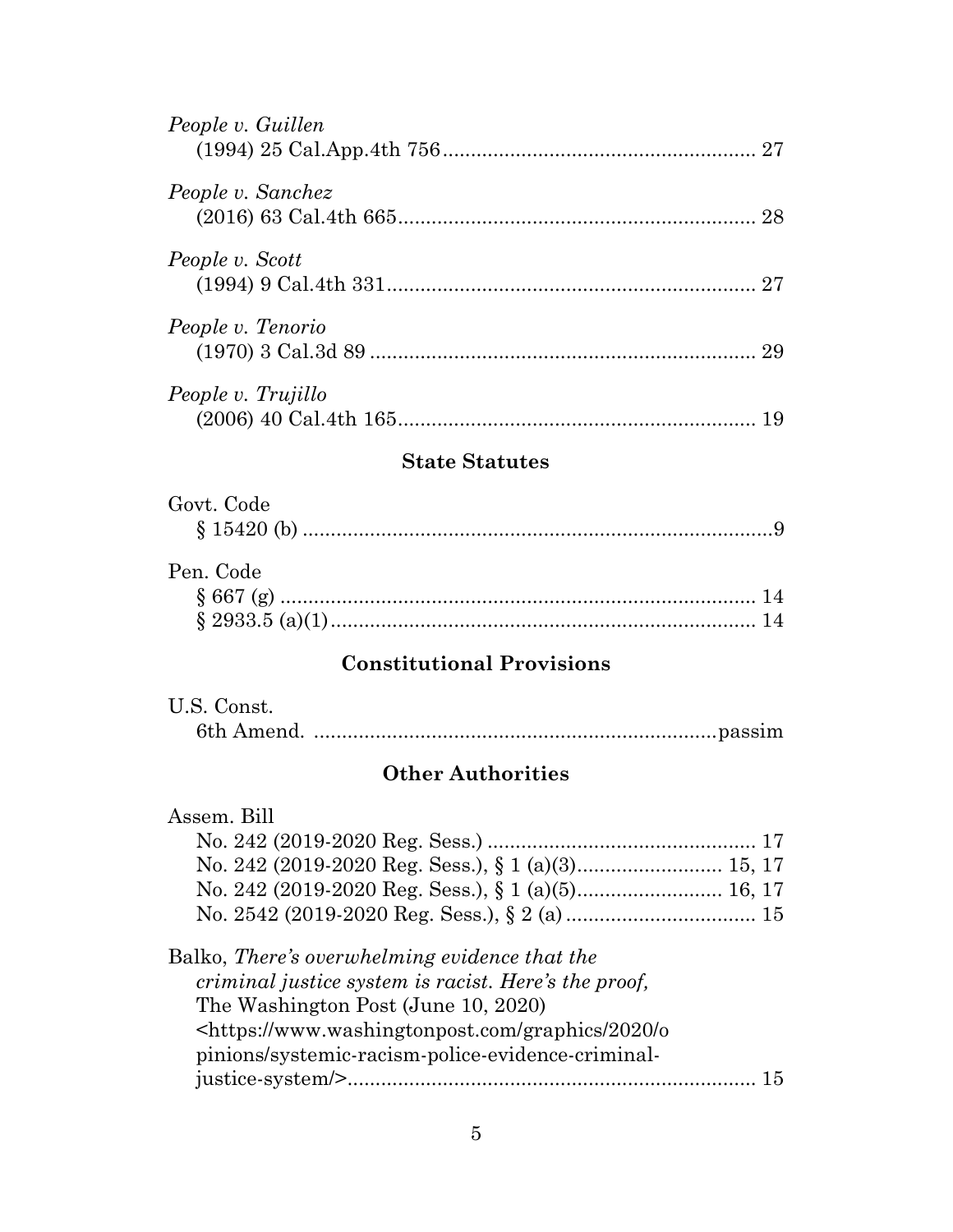| Bennett & Plaut, Looking Criminal and the<br>Presumption of Dangerousness: Afrocentric Facial<br>Features, Skin Tone, and Criminal Justice (2018)                                                                                |
|----------------------------------------------------------------------------------------------------------------------------------------------------------------------------------------------------------------------------------|
| Brown & Jolivette, A Primer: Three Strikes - The<br><i>Impact After More Than a Decade</i> (Oct. 2005)<br>Legislative Analyst's Office<br>https://lao.ca.gov/2005/3_strikes/                                                     |
| California Department of Corrections and<br>Rehabilitation, Offender Data Points (Oct. 2020)<br><https: research="" wp-<br="" www.cdcr.ca.gov="">content/uploads/sites/174/2020/10/201906-</https:>                              |
| Chen, The Liberation Hypothesis and Racial and<br><i>Ethnic Disparities in the Application of</i><br>California's Three Strike Law (2008) 6 J. of                                                                                |
| Chen et al., General Effects of Proposition 36 on<br>Racial and Ethnic Disparities in Three Strikes<br><i>Sentencing</i> (Nov. 11, 2020)                                                                                         |
| Chen, In the Furtherance of Justice, Injustice, or<br><b>Both? A Multilevel Analysis of Courtroom Context</b><br>and the Implementation of Three Strikes, (April                                                                 |
| Chen, Three Strikes Legislation in African Americans<br>and the Criminal Justice System: An<br>Encyclopedia. (Jones-Brown, Frazier & Brooks                                                                                      |
| Dagenais et al., Sentencing Enhancements and<br><i>Incarceration: San Francisco, 2005-2017</i> (Oct. 17,<br>2019) Stanford Computational Policy Lab<br><https: enhancemen<="" media="" policylab.stanford.edu="" td=""></https:> |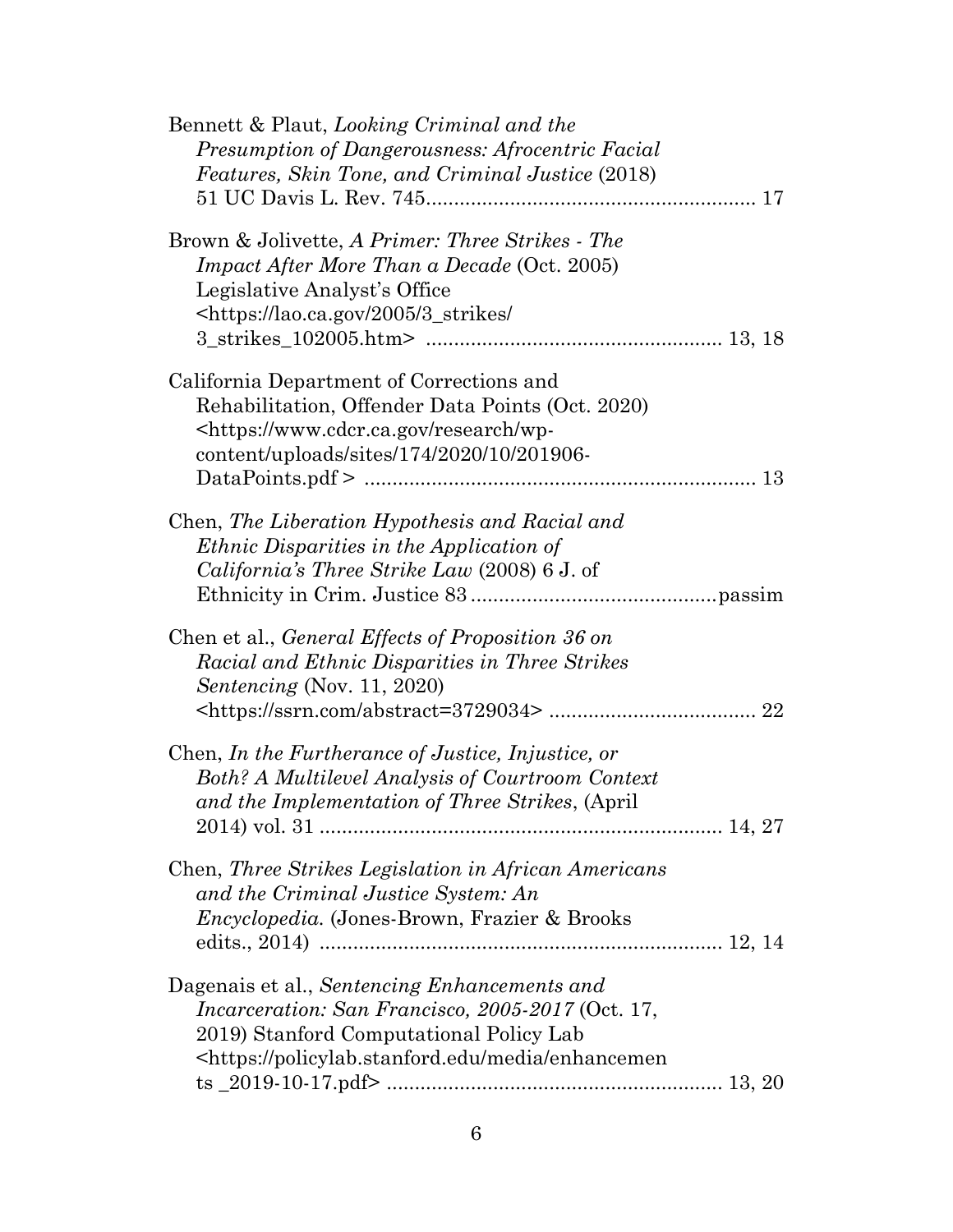| Davis, et al., In Understanding the Public Health<br>Implications of Prisoner Reentry in California:                                                                                                                                                                                                 |  |
|------------------------------------------------------------------------------------------------------------------------------------------------------------------------------------------------------------------------------------------------------------------------------------------------------|--|
|                                                                                                                                                                                                                                                                                                      |  |
| Deutsch, Federalizing Retroactivity Rules: The<br>Unrealized Promise of Danforth v. Minnesota and<br>the Unmet Obligation of State Courts to Vindicate<br><i>Federal Constitutional Rights</i> (2016) 44 Fla. St. U.                                                                                 |  |
| Entzeroth, Reflections on Fifteen Years of the Teague<br>v. Lane Retroactivity Paradigm: A Study of the<br>Persistence, the Pervasiveness, and the Perversity                                                                                                                                        |  |
| Jin & Wohlleben, <i>Three Strikes Analysis:</i><br>Demographic Characteristics of Strike Offenders,<br>Claremont McKenna College: Rose Institute of<br>State and Local Government (Apr. 26, 2016)<br>$\langle \text{http://s10294.pcdn.co/wp-}$<br>content/uploads/2016/07/Three-Strikes-Racial-and- |  |
| Kang et al., <i>Implicit Bias in the Courtroom</i> (2012) 59                                                                                                                                                                                                                                         |  |
| Lasch, The Future of Teague Retroactivity, or<br>"Redressability," After Danforth v. Minnesota: Why<br>Lower Courts Should Give Retroactive Effect to<br>New Constitutional Rules of Criminal Procedure in<br><i>Postconviction Proceedings</i> (2009) 46 Am. Crim. L.                               |  |
|                                                                                                                                                                                                                                                                                                      |  |
| Levinson, Bennett, & Hioki, Judging Implicit Bias: A<br>National Empirical Study of Judicial Stereotypes                                                                                                                                                                                             |  |
|                                                                                                                                                                                                                                                                                                      |  |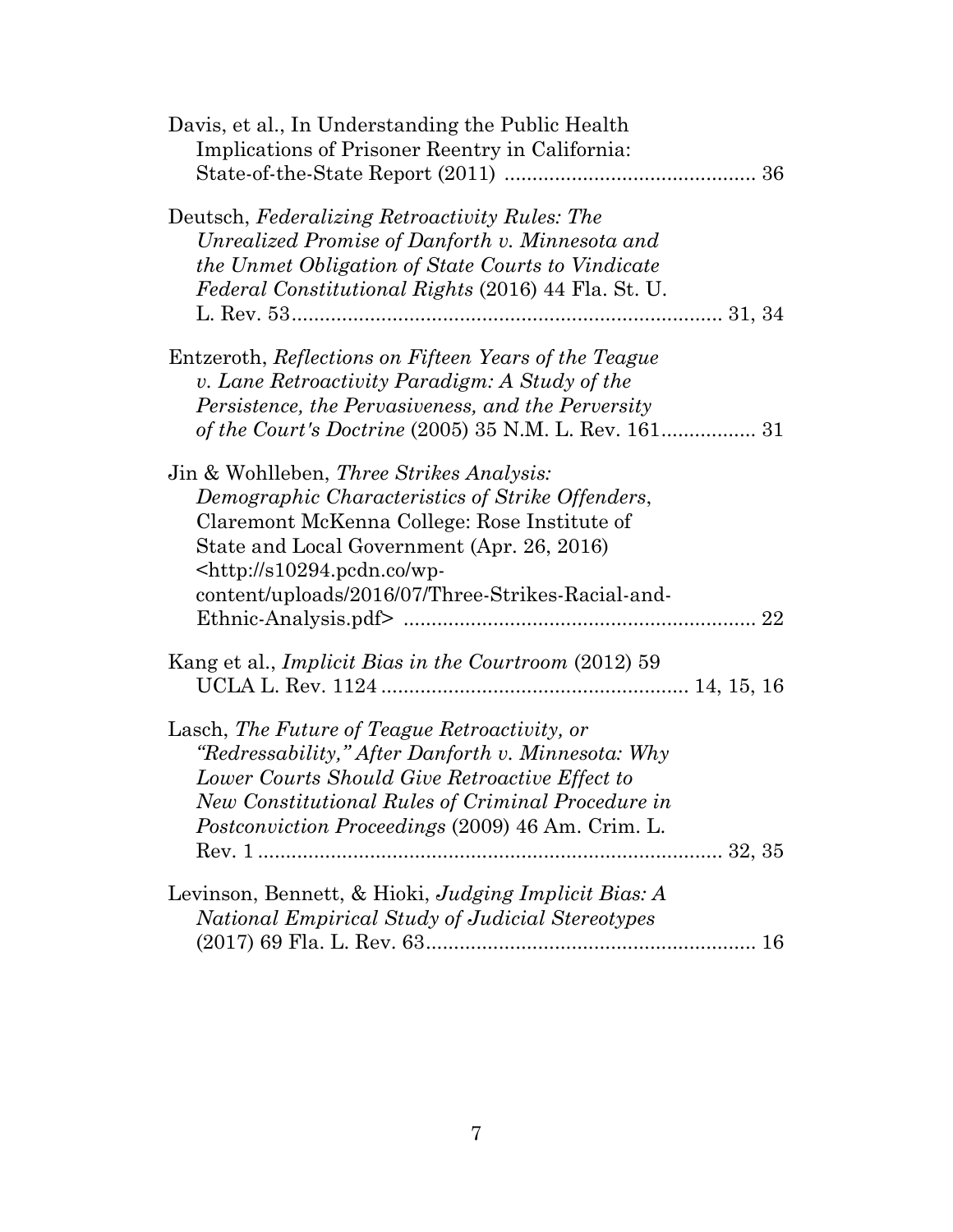| McLaughlin et al., The Economic Burden of                                       |
|---------------------------------------------------------------------------------|
| <i>Incarceration in the U.S.</i> (July 2016) Concordance                        |
| Institute for Advancing Social Justice: George                                  |
| Warren Brown School of Social Work <                                            |
| https://joinnia.com/wp-                                                         |
| content/uploads/2017/02/The-Economic-Burden-of-                                 |
|                                                                                 |
| The Pew Charitable Trusts, Collateral Costs:                                    |
| <i>Incarceration's Effect on Economic Mobility (2010)</i>                       |
| <https: legacy="" media="" td="" upload<="" www.pewtrusts.org="" ~=""></https:> |
|                                                                                 |
| Rabinowitz et al., The California Criminal Justice                              |
| Data Gap (Apr. 1, 2019) Stanford Law School:                                    |
| Stanford Criminal Justice Center <https: td="" www-<=""></https:>               |
| cdn.law.stanford.edu/wp-                                                        |
| content/uploads/2019/04/SCJC-                                                   |
|                                                                                 |
| Rachlinski et al., Does Unconscious Racial Bias Affect                          |
| <i>Trial Judges?</i> (2009) 84 Notre Dame L. Rev. 1195 16                       |
| Radelet & Pierce, Race and Prosecutorial Discretion                             |
| <i>in Homicide Cases</i> (1985) 19 Law & Soc'y Rev. 587  15                     |
| Schmitt, Plea Bargaining Favors Whites as Blacks,                               |
| <i>Hispanics Pay Price, San Jose Mercury News (Dec.</i>                         |
|                                                                                 |
|                                                                                 |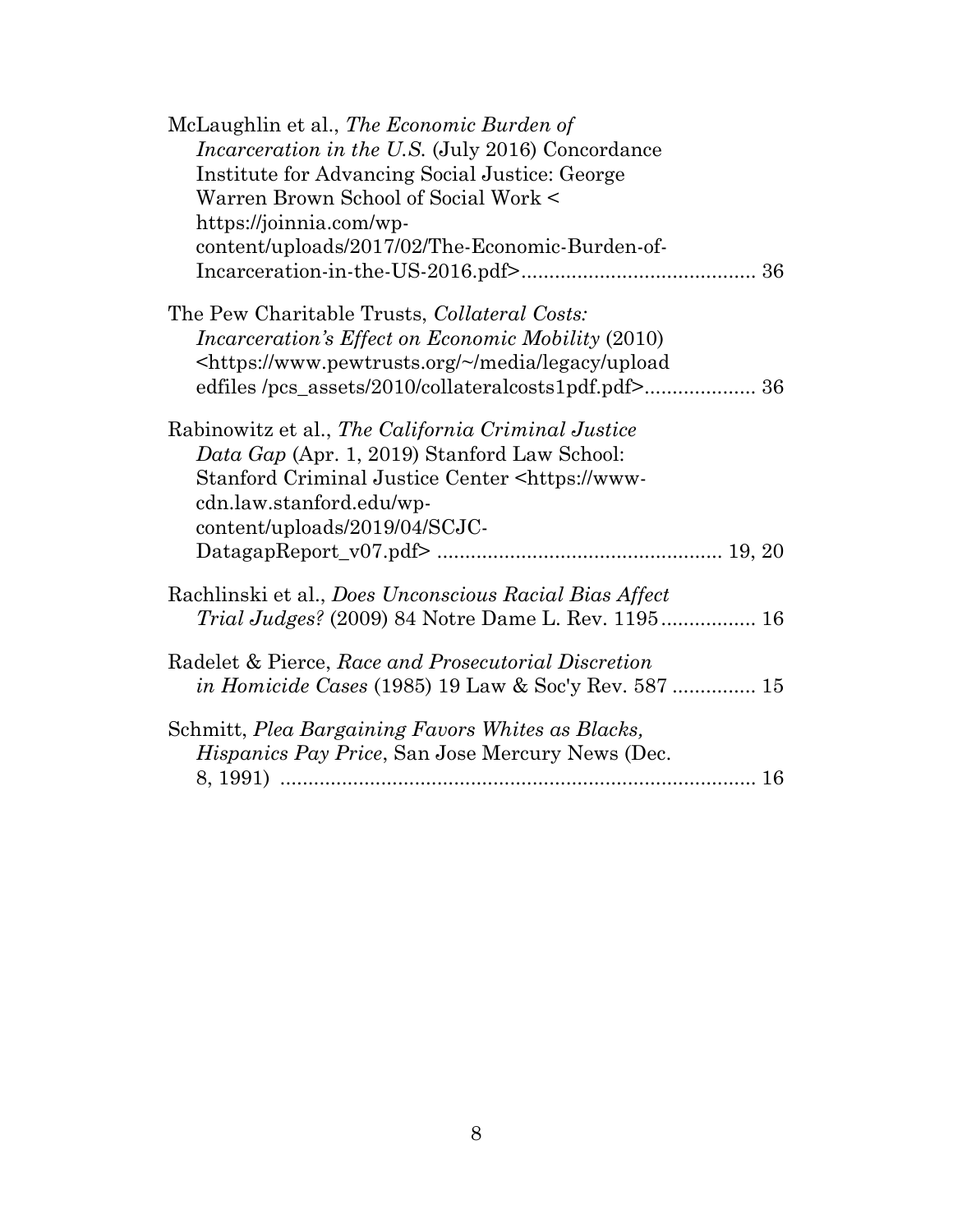#### **INTEREST OF AMICUS**

<span id="page-8-0"></span>The Office of the State Public Defender (OSPD) represents indigent persons in their appeals from criminal convictions in both capital and non-capital cases and has been instructed by the Legislature to "engage in efforts for the purpose of improving indigent defense." (Govt. Code, §15420, subd. (b).) The OSPD has a longstanding interest in the fair and uniform administration of California criminal law and in the protection of the constitutional and statutory rights of those who have been convicted of crime.

The OSPD is particularly concerned with the retroactive application of *People v. Gallardo* (2017) 4 Cal.5th 120 (*Gallardo*) because of the racially discriminatory impact of the Three Strikes law. Black men make up an extraordinarily disproportionate number of those sentenced under the Three Strikes law. The unreliable judicial factfinding that *Gallardo* prohibited helped perpetuate the racially discriminatory outcomes that have resulted from decades of sentencing under the Three Strikes law. Proper resolution of this issue is thus critical to OSPD's concern with the fair and orderly administration of the criminal justice system in California.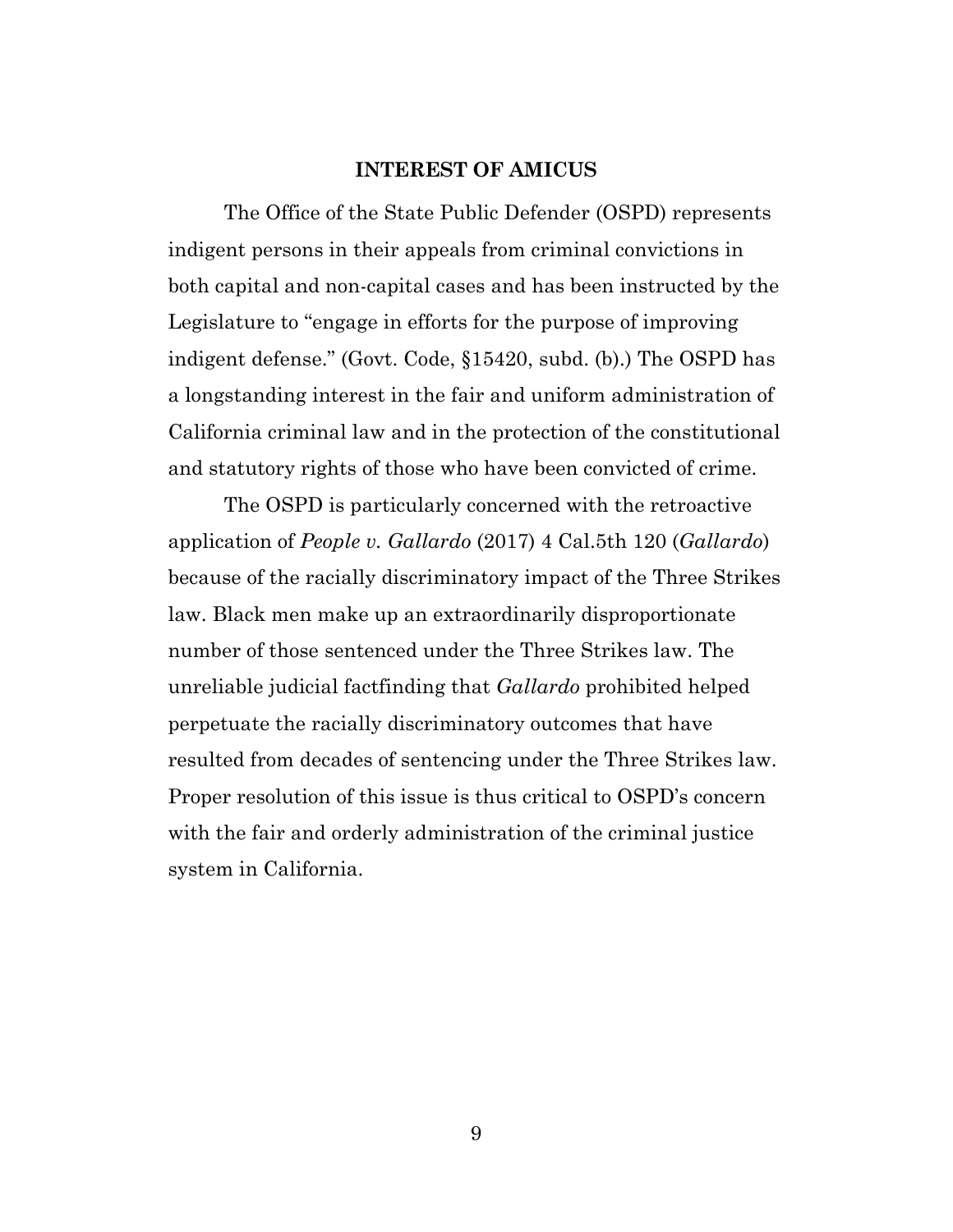#### **INTRODUCTION**

<span id="page-9-0"></span>*Gallardo* recognized that the Sixth Amendment right to a jury trial bars a sentencing court from making its own findings regarding whether the defendant's prior conduct would be a serious felony under the Three Strikes law. (*Gallardo*, *supra*, 4 Cal.5th at p. 138.) *Gallardo* also rejected the idea that a sentencing jury could instead make the requisite factfindings about prior convictions without the constitutional due process protections of a criminal trial. Such a proposal "might involve a jury, but it would not be much of a trial. [Fn. omitted.]." (*Id.* at p. 139.) Following *Gallardo*, a sentencing court may only recognize the fact of the prior conviction and "the facts that were necessarily found in the course of entering the [prior] conviction." (*Id.* at p. 134.) At issue in this case is the retroactivity of *Gallardo*.

Petitioner presents several compelling arguments why *Gallardo* should apply retroactively. This brief focuses on one: *Gallardo* is retroactive under the California retroactivity standard articulated in *In re Johnson* (1970) 3 Cal.3d 404 (*Johnson*) because it promotes reliable sentencing. This Court has long recognized that new standards vindicating the right to a reliable determination of whether an accused should suffer a penal sanction are fully retroactive. (*Id.* at p. 410.) *Gallardo* is such a rule, not only for the compelling reasons articulated by this Court in *Gallardo* itself, and by the petitioner in his briefing, but also for another critical reason: the prior rule allowed implicit racial bias to infect sentencing decisions. By prohibiting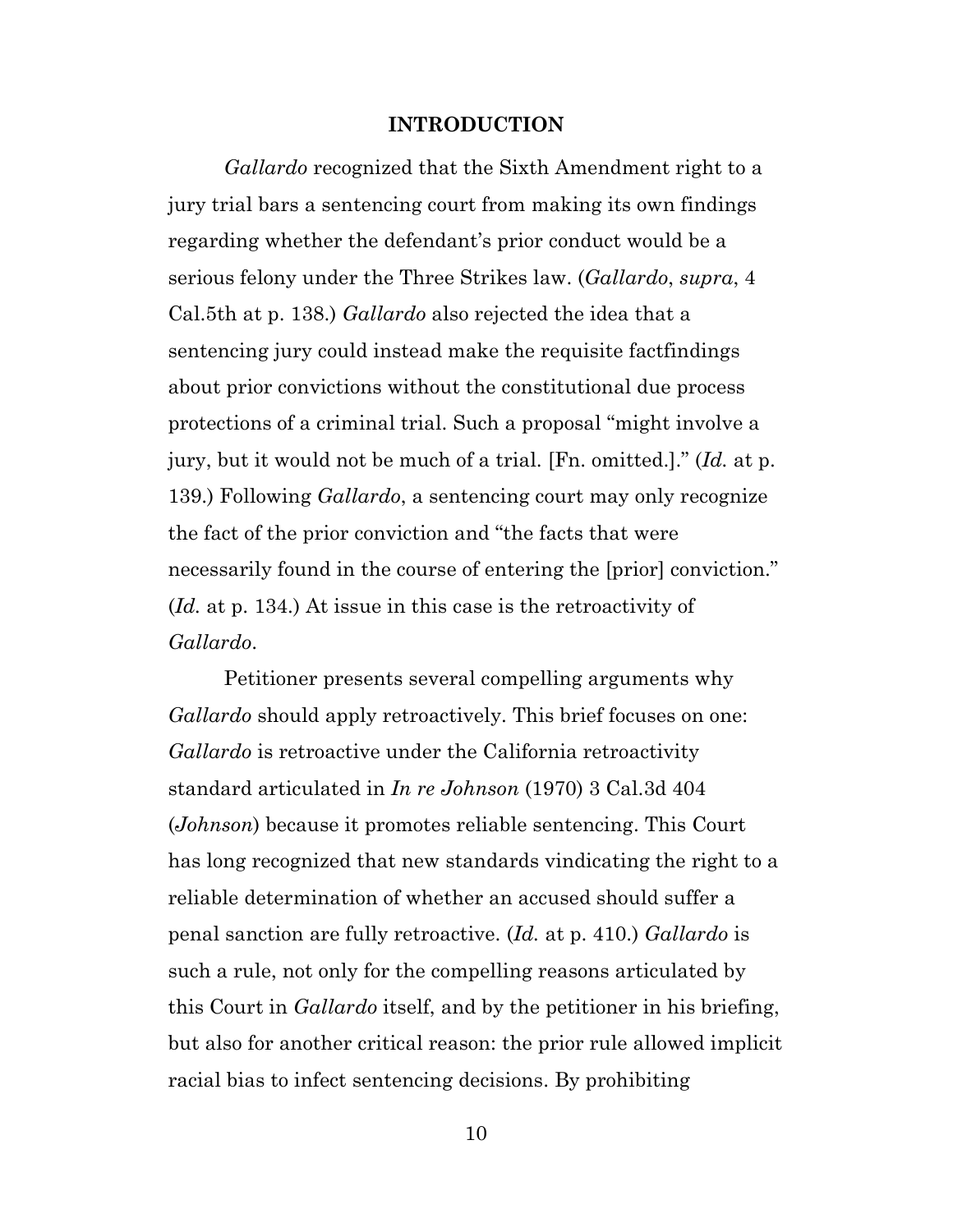unreliable judicial factfinding, *Gallardo* curtails the wide sentencing discretion under the Three Strikes law – discretion which has contributed to the disparate and unreliable sentencing of Black men.

A 2006 study revealed that Black men comprised more than a third of those sentenced under the Three Strikes law and nearly half of all people sentenced for third-strike offenses. Even more troubling, a Black man charged under the Three Strikes law was 40% more likely to receive a third-strike sentence than a similarly-situated White man, even when controlling for legally relevant factors such as the offense of conviction, prior criminal history, and parole status. One reason for this jarring disparity is the broad discretion prosecutors and courts have under the Three Strikes law. By limiting sentencing discretion and requiring that sentencing facts be proven at trial or through a knowing and voluntary plea, *Gallardo* enhances the reliability of Three Strikes sentencing and the integrity of the factfinding process while offering some relief from the historical disparate impact of the Three Strikes law. *Gallardo* is no panacea for the inequities of the criminal justice system, but it is a start and a partial response to the question, "How are we to ensure that 'the promise of equal justice under law is, for all our people, a living truth'? [citation.]" (*B.B. v. County of Los Angeles* (2020) 10 Cal.5th 1, 20.)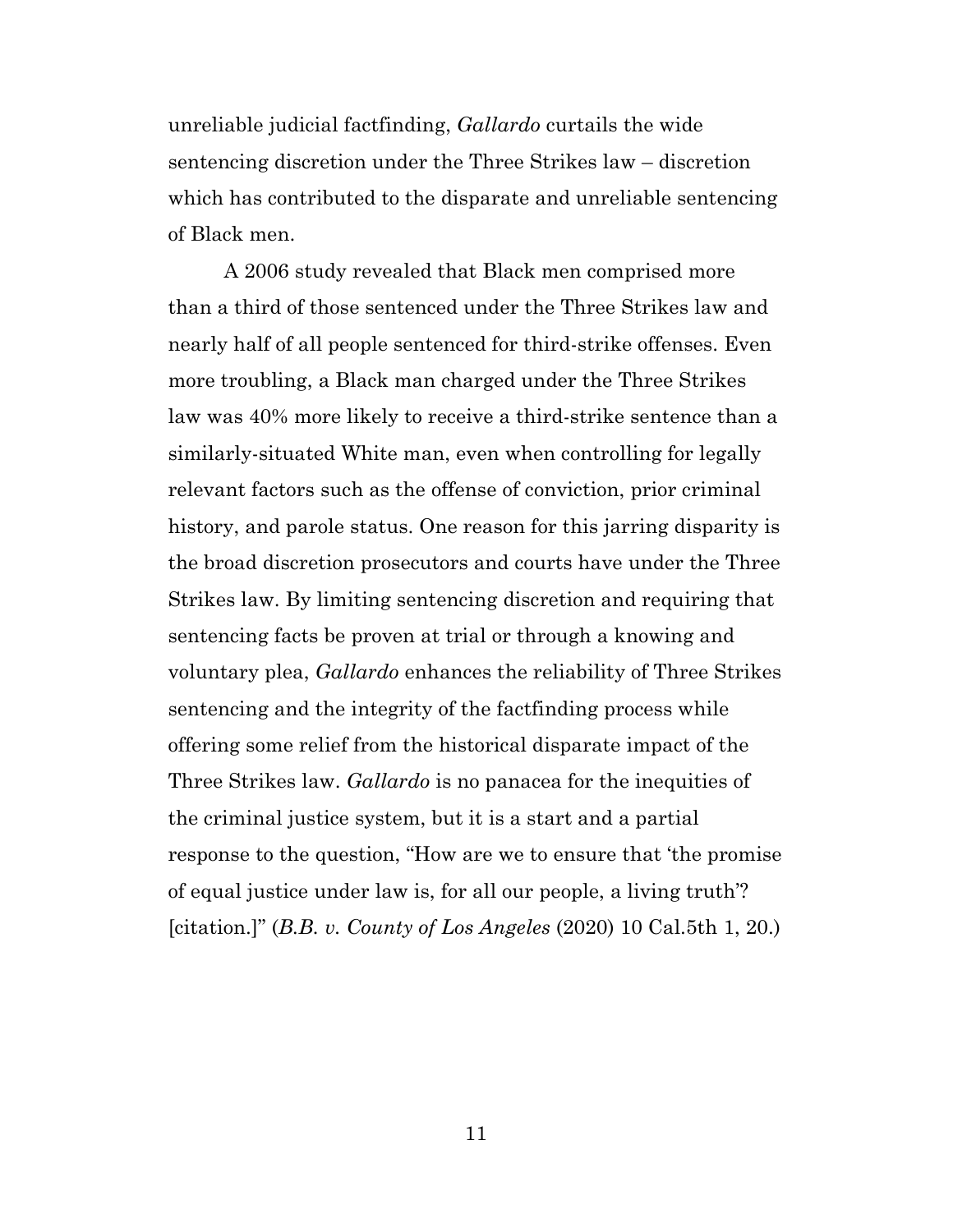#### **ARGUMENT**

#### <span id="page-11-1"></span><span id="page-11-0"></span>I. **BROAD PROSECUTORIAL AND JUDICIAL DISCRETION HAS CONTRIBUTED TO DISPROPORTIONATE THREE STRIKES SENTENCES FOR AFRICAN AMERICAN MEN**

The Three Strikes law has had a disparate impact on African American men, who comprised only 3 percent of California's adult population in 2006, but nearly half of those serving third-strike sentences,<sup>[1](#page-11-2)</sup> and over a third of those serving second-strike sentences.<sup>[2](#page-11-3)</sup> This overrepresentation was significantly higher than their overrepresentation among all California state prisoners.[3](#page-11-4) Moreover, since over a quarter of California prisoners were serving second- or third-strike sentences, overrepresentation in this cohort contributed significantly to overrepresentation among all state prisoners.

<span id="page-11-2"></span><sup>1</sup> Chen, *Three Strikes Legislation in African Americans and the Criminal Justice System: An Encyclopedia.* (Jones-Brown, Frazier & Brooks edits., 2014) p. 553 (*Three Strikes Legislation*) (Black men were 44 percent of people serving third-strike sentences in 2006).

<span id="page-11-3"></span><sup>2</sup> Chen, *The Liberation Hypothesis and Racial and Ethnic Disparities in the Application of California's Three Strike Law* (2008) 6 J. of Ethnicity in Crim. Justice 83, 89. (*Liberation Hypothesis*) (in 2006, Black people made up 34 percent of prisoners serving second-strike sentences). While there is no data tracking the gender of those serving second- and third-strike sentences, women constitute a small minority of California prisoners, in general. (*Id.* at p. 91 [6.7% of all California prisoners in 2006].)

<span id="page-11-4"></span><sup>3</sup> In 2006, 28.7% of California prisoners were African American. (*Liberation Hypothesis*, *supra*, 6 J. of Ethnicity in Crim. Justice at p. 91.)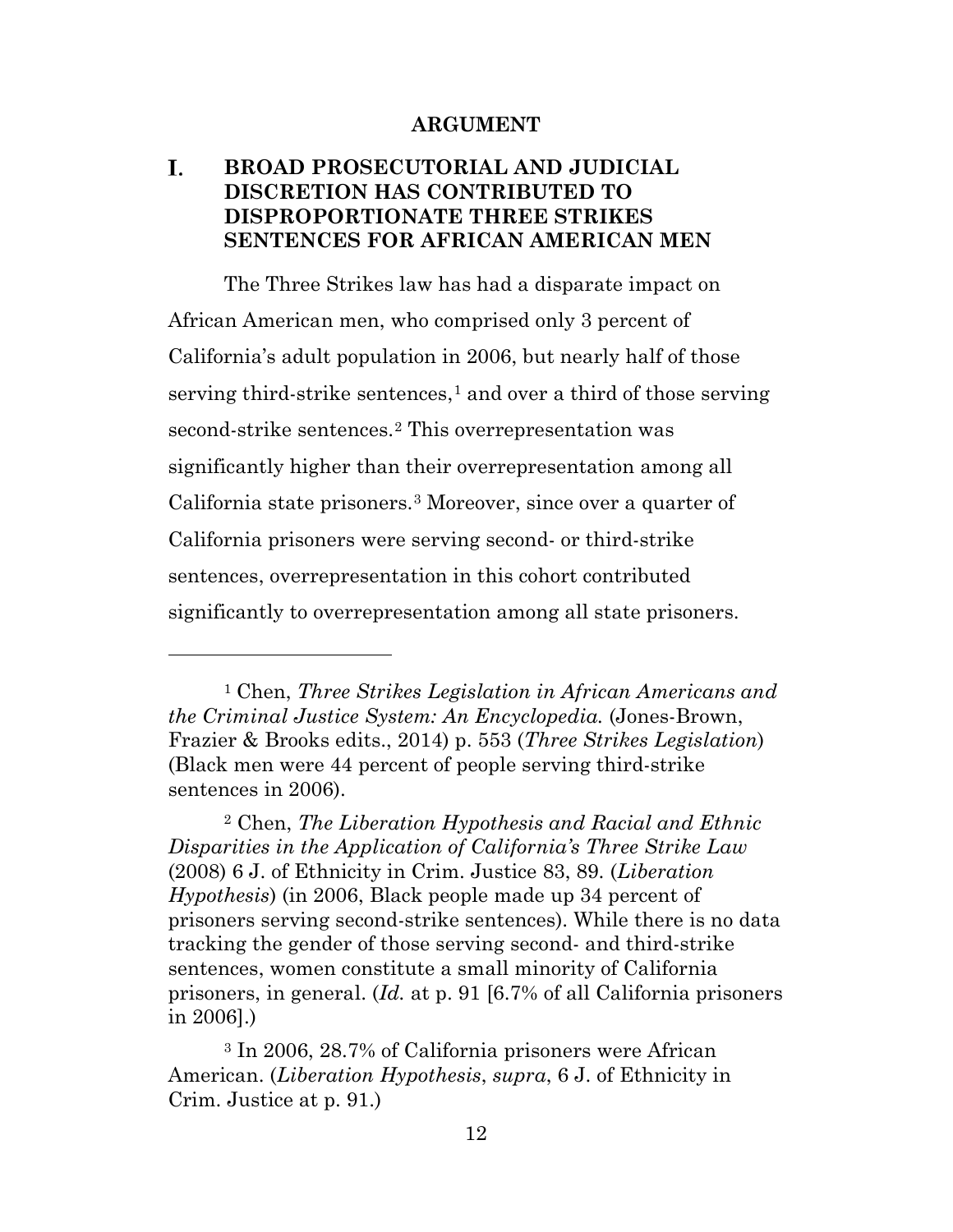(*Liberation Hypothesis*, *supra*, 6 J. of Ethnicity in Crim. Justice at p. 91.)[4](#page-12-0)

A 2019 study of 8,000 felony sentencings in San Francisco from 2005 to 2017, concluded that sentencing enhancements (principally under the Three Strikes law) accounted for 1 out of every 4 years served in jail and prison. (Dagenais et al., *Sentencing Enhancements and Incarceration: San Francisco, 2005-2017* (Oct. 17, 2019) Stanford Computational Policy Lab <https://policylab.stanford.edu/media/enhancements \_2019-10-17.pdf> [as of Oct. 27, 2020] at p. 1 (*Sentencing Enhancements and Incarceration*).) The study also examined race disparities in the imposition of sentencing enhancements between 2011 and 2017 and found that Black people accounted for 65% of total base time served and 80% of total enhancement time served – vastly disproportionate figures considering that only 6% of San Francisco is Black. (*Id.* at p. 10.) The study concluded that sentencing enhancements "pronounce the already large [racial] disparities in sentencing." (*Ibid.*)

<span id="page-12-0"></span><sup>4</sup> The ratio of all California state prisoners serving Three Strikes sentences has grown over time. In 2004, one study found that just over 25% of California state prisoners were serving Three Strike law sentences. (Brown & Jolivette, *A Primer: Three Strikes - The Impact After More Than a Decade* (Oct. 2005) Legislative Analyst's Office <https://lao.ca.gov/2005/3\_strikes/ 3\_strikes\_102005.htm> [as of Nov. 12, 2020] (*Three Strikes Primer*).) By 2016, that number had grown to 31.5%. (California Department of Corrections and Rehabilitation, Offender Data Points (Oct. 2020) at p. 10. <https://www.cdcr.ca.gov/research/wpcontent/uploads/sites/174/2020/10/201906-DataPoints.pdf > [as of Nov. 6, 2020].)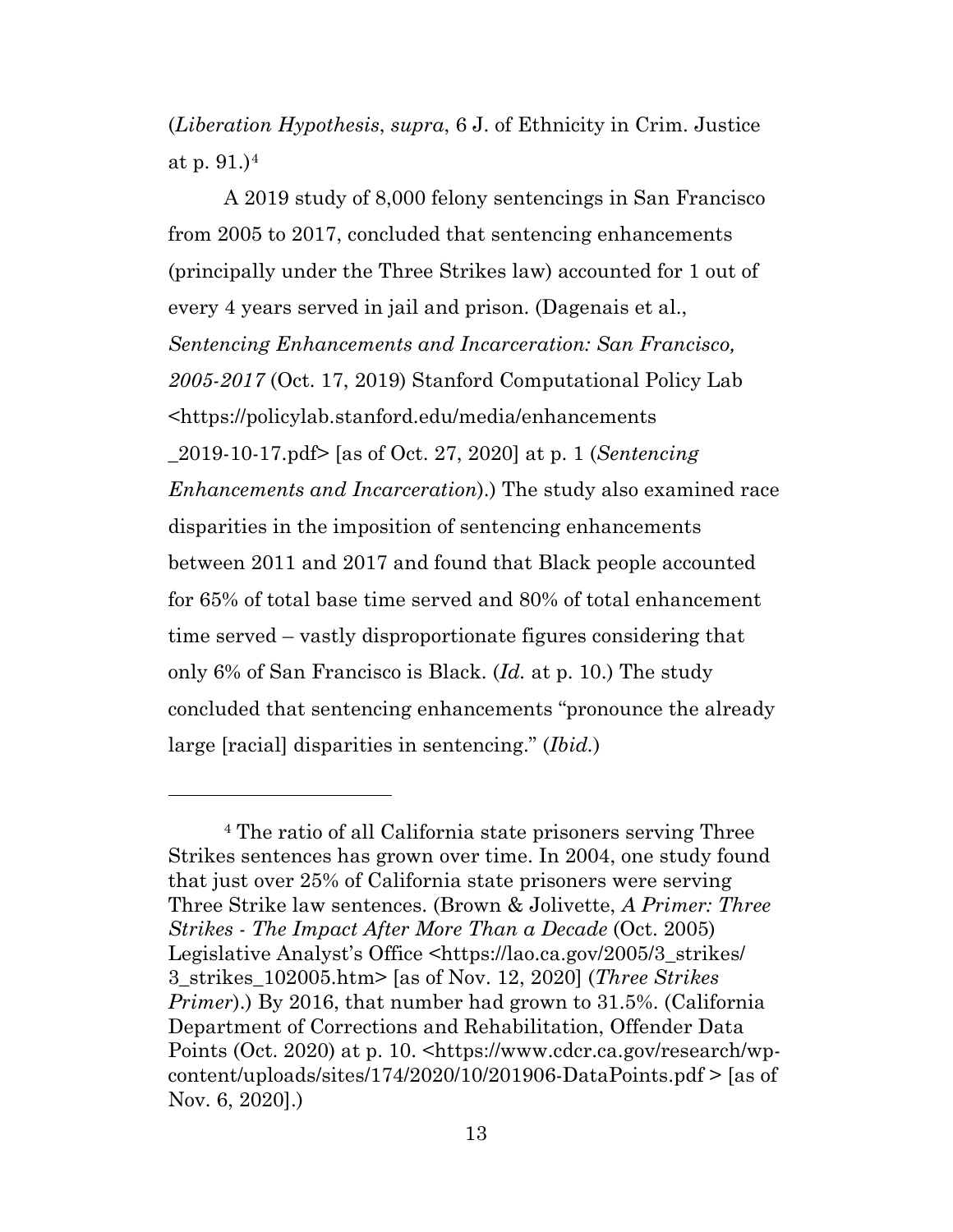As noted above, the disparate treatment of Black men is even more extreme among those receiving the most severe sentences under the Three Strikes law. In 2006, for example, nearly *half* of all men serving third-strike sentences were Black.<sup>[5](#page-13-1)</sup> Even when controlled for seriousness of the offense of conviction, prior criminal history, and parole status, a Black man convicted of a third-strike eligible offense had a 40 percent higher odds of receiving a third-strike sentence than a similarly-situated White man.[6](#page-13-2) That is, by virtue of his race, a Black man was substantially more likely than a White man to have his sentence increased to 25 years to life for a third strike and to have his custody credits reduced by 30%. (Pen. Code, §§ 667, subd. (g), 2933.5, subd. (a)(1).)

### <span id="page-13-0"></span>**A. Implicit Bias and Inequality in the Criminal Justice System**

Empirical research has exposed the role implicit bias<sup>[7](#page-13-3)</sup> plays in the racial disparities of the criminal justice system as scholars,

<span id="page-13-2"></span><span id="page-13-1"></span><sup>6</sup> Chen, *In the Furtherance of Justice, Injustice, or Both? A Multilevel Analysis of Courtroom Context and the Implementation of Three Strikes*, (April 2014) vol. 31, no. 2, Justice Q. 274 (*In the Furtherance of Justice*).

<span id="page-13-3"></span><sup>7</sup> In contrast to explicit biases, which are consciously accessible and endorsed as appropriate, implicit biases are not consciously accessible and may even be offensive to the holder. (Kang et al., *Implicit Bias in the Courtroom* (2012) 59 UCLA L. Rev. 1124, 1132 (*Implicit Bias in the Courtroom*).)

<sup>5</sup> *Three Strikes Legislation*, *supra*, at p. 553.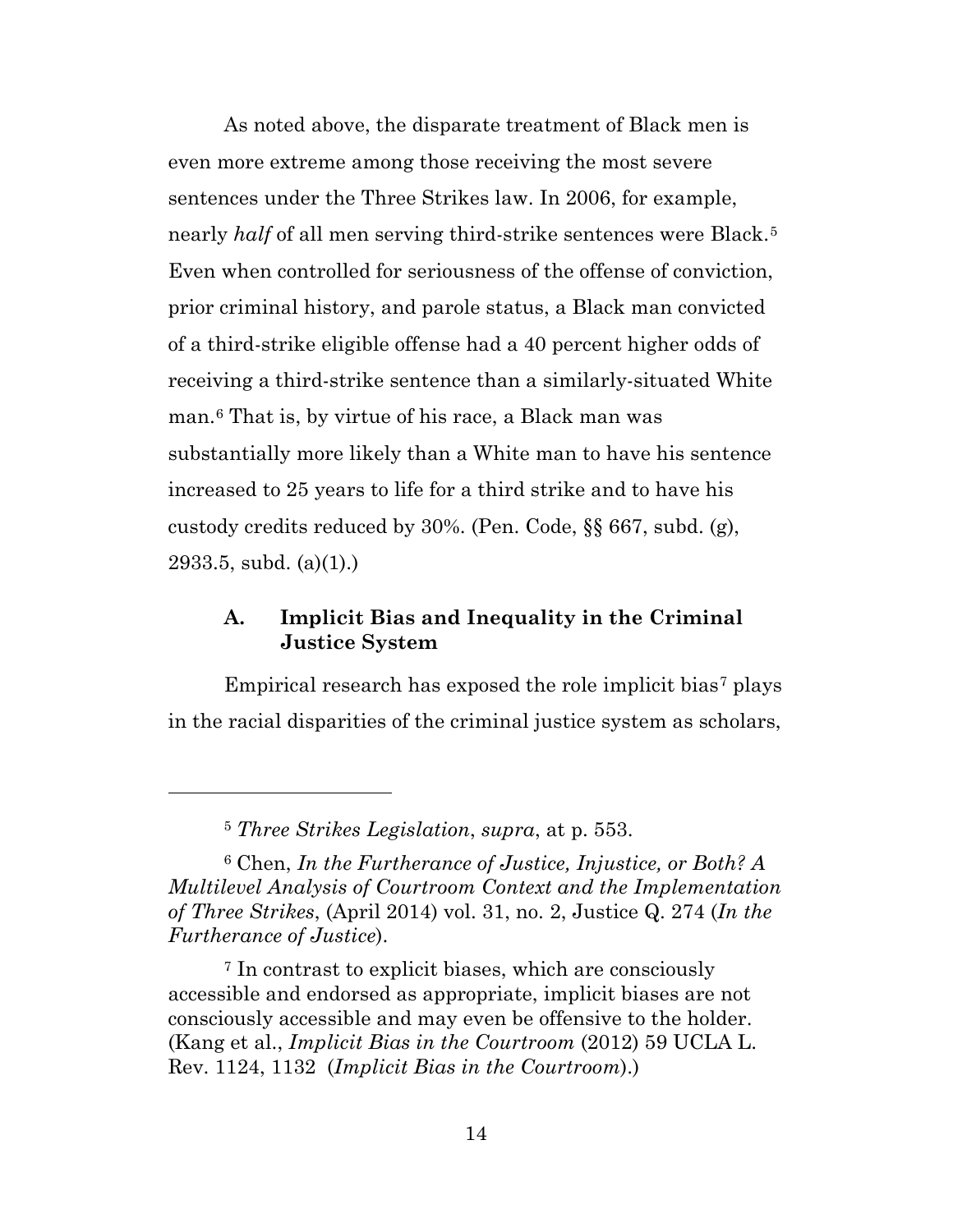advocates, and courts begin to understand the pernicious threat it poses to the promise of equal justice for all. The California legislature acknowledged the deleterious effects of implicit bias on the fairness of our criminal justice system when it enacted the California Racial Justice Act of 2020. Among its legislative findings was that "[d]iscrimination undermines public confidence in the fairness of the state's system of justice and deprives Californians of equal justice under law." (Assem. Bill No. 2542, (2019-2020 Reg. Sess.) § 2, subd. (a).)

For Black men, implicit bias makes the criminal justice system less fair and more punitive at virtually every stage. (See Assem. Bill No. 242 (2019-2020 Reg. Sess.), § 1, subd. (a)(3), ["most people have an implicit bias that disfavors African Americans and favors Caucasian Americans, resulting from a long history of subjugation and exploitation of people of African descent."].) Implicit bias that associates Blackness with criminality can influence the decision to stop, search, and detain. (*Implicit Bias in the Courtroom*, *supra*, 59 UCLA L. Rev. at pp. 1135-1139; see also Balko, *There's overwhelming evidence that the criminal justice system is racist. Here's the proof,* The Washington Post (June 10, 2020) [collecting studies of bias in policing] <https://www.washingtonpost.com/graphics/2020/opinions/system ic-racism-police-evidence-criminal-justice-system/> [as of Nov. 6, 2020].)

Implicit bias has also long affected charging and plea bargain decisions. (See, e.g., *Implicit Bias in the Courtroom*, *supra*, 59 UCLA L. Rev. at p. 1140; Radelet & Pierce, *Race and*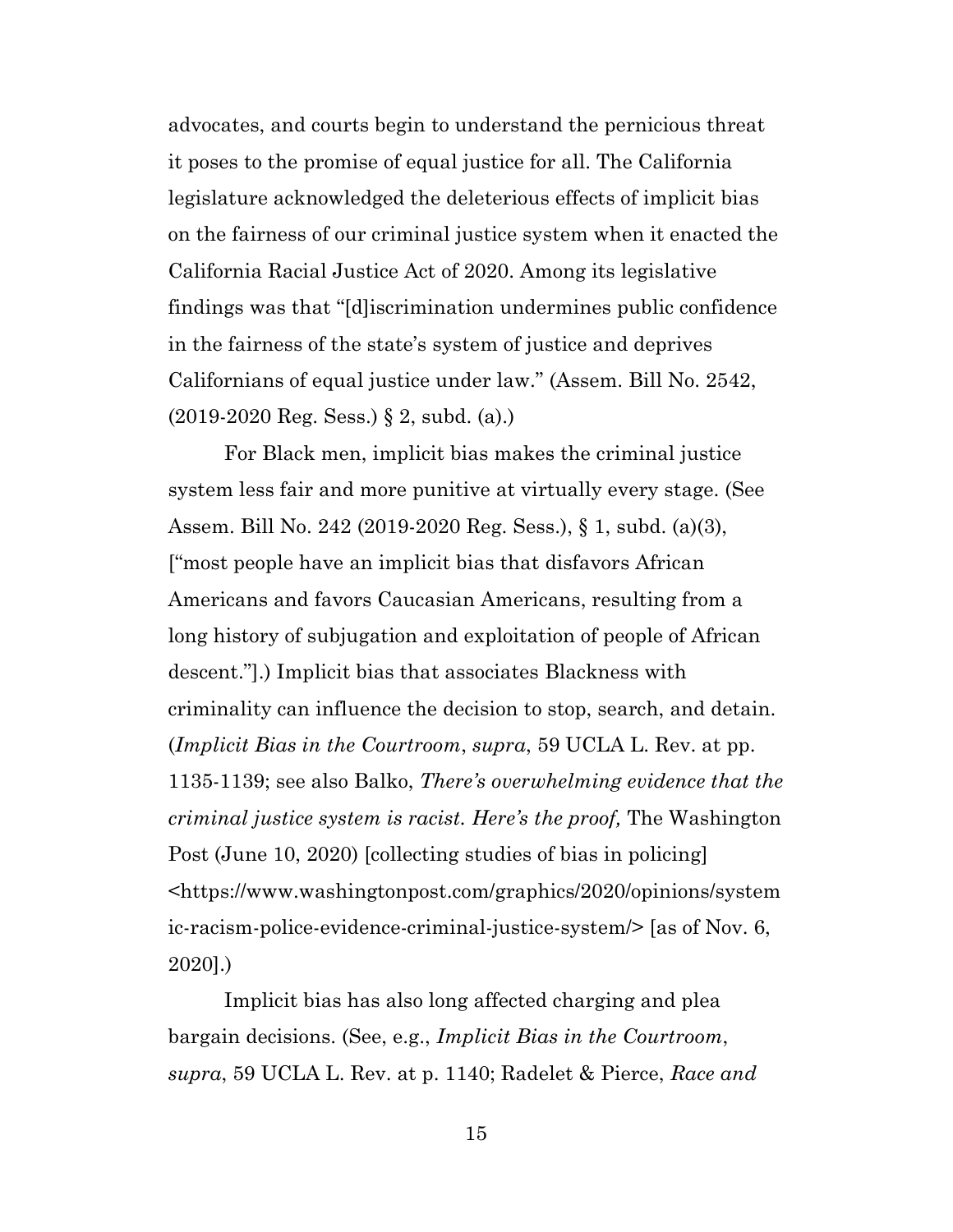*Prosecutorial Discretion in Homicide Cases* (1985) 19 Law & Soc'y Rev. 587, 615-619 [prosecutors more likely to press charges against Black than White people and charging disparities could not be accounted for by race-neutral factors, such as prior record, seriousness of charge, or use of a weapon].) A newspaper investigation into 700,000 criminal cases in San Jose found that "at virtually every stage of pre-trial negotiation, whites are more successful than non-whites." (Schmitt, *Plea Bargaining Favors Whites as Blacks, Hispanics Pay Price*, San Jose Mercury News (Dec. 8, 1991) p. 1A.)

Judges are not immune to implicit bias. (See Assem. Bill 242 § 1, subd. (a)(5) ["Judges and lawyers harbor the same kinds of implicit biases as others."].) One study of judges from different judicial districts found that, "[c]onsistent with the general population, White judges show strong implicit attitudes favoring Whites over Blacks." (*Implicit Bias in the Courtroom*, *supra*, 59 UCLA L. Rev. at p. 1146, citing Rachlinski et al., *Does Unconscious Racial Bias Affect Trial Judges?* (2009) 84 Notre Dame L. Rev. 1195, 1210.) Retired federal district court judge Mark W. Bennett has written extensively on unconscious bias in sentencing. (See, e.g., Levinson, Bennett, & Hioki, *Judging Implicit Bias: A National Empirical Study of Judicial Stereotypes* (2017) 69 Fla. L. Rev. 63.) In a recent article, Judge Bennett wrote that "[r]epeated studies indicate Blacks with darker skin tones and stronger Afrocentric facial features 'activate automatic associations with negative behavioral stereotypes of Black men, such as aggression, violence, and criminality.' [citations]"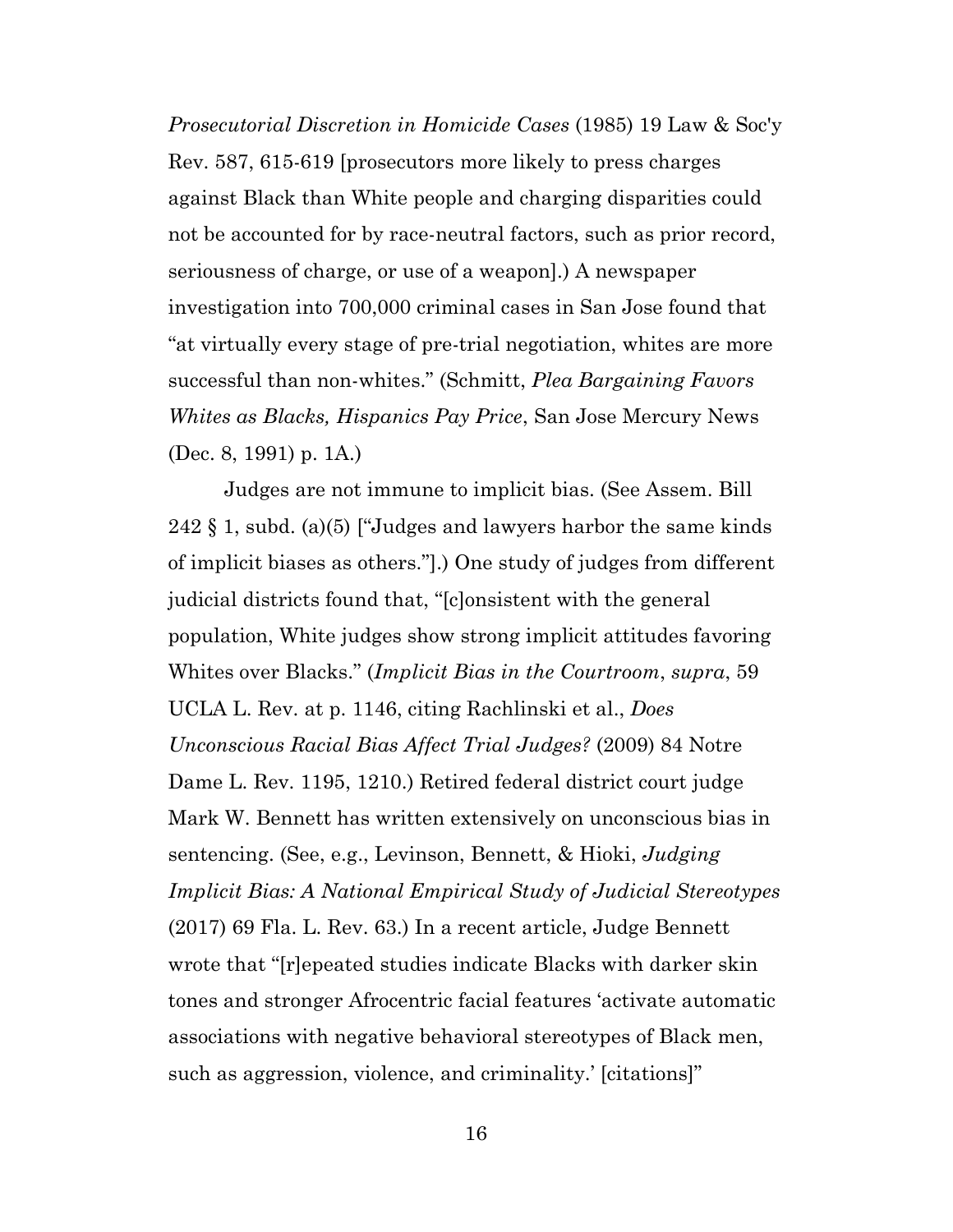(Bennett & Plaut, *Looking Criminal and the Presumption of Dangerousness: Afrocentric Facial Features, Skin Tone, and Criminal Justice* (2018) 51 UC Davis L. Rev. 745, 785.)

The California legislature recognized the problem of implicit bias in the judiciary when it enacted Assembly Bill 242, which required judges, judicial officers, and attorneys to receive training on how implicit and systemic bias lead to unacceptable disparities in the legal system. (Assem. Bill No. 242 (2019-2020 Reg. Sess.).) The legislature found that biases result in inequities in our criminal justice system where "Black defendants are held in pretrial custody 62 percent longer than White defendants" and "receive 28 percent longer sentences than White defendants convicted of the same crimes." (*Id.* at § 1, subd. (a)(5).) Assembly Bill 242 is an extremely important step in addressing the pernicious effects of implicit bias in the courtroom going forward. But it is the institutional responsibility of this Court to ensure that rules that implicate reliability, particularly those that limit the harmful impacts of implicit bias, are applied to all.

### <span id="page-16-0"></span>**B. Prosecutorial and Judicial Discretion and Racial Disparity Under the Three Strikes Law**

Given the pervasiveness of implicit bias in every stage of the criminal justice system, it is not surprising that the wide discretion prosecutors and courts exercise under the Three Strikes law is a potent source of racial disparity. Prosecutors elect how to charge "wobblers," or offenses which may be charged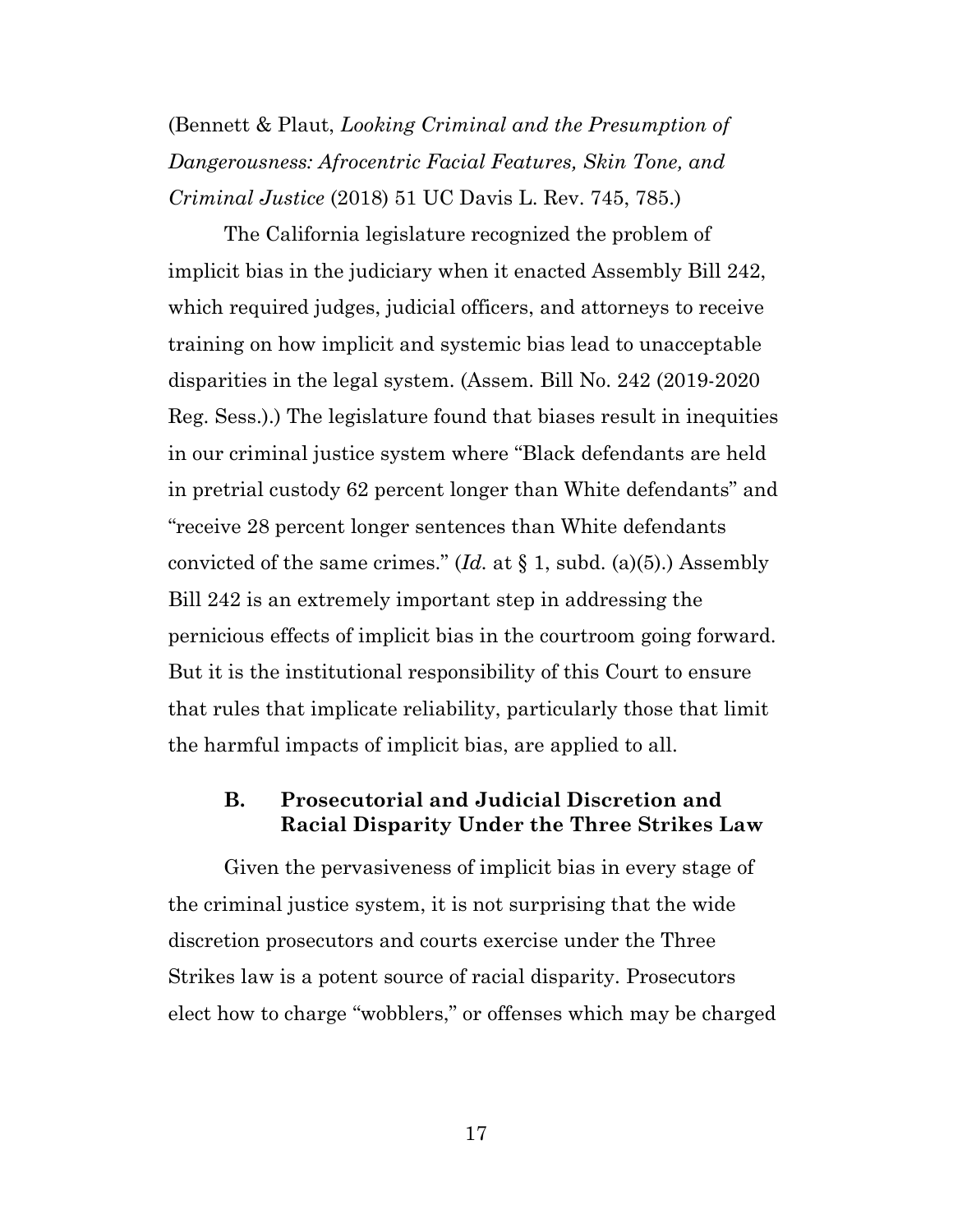as felonies or misdemeanors.[8](#page-17-0) Prosecutors can elect not to charge prior convictions as strikes, or may move to dismiss them in the interest of justice. And before *Gallardo*, prosecutors could charge as a strike any prior felony conviction if they believed the underlying conduct amounted to a strike. Prosecutors can also retroactively reduce prior convictions for "wobblers" from felonies to misdemeanors, or charge single or multiple counts, one or more of which may be strikes, arising out of a single incident. The California Legislative Analyst's Office noted there was no official tracking of how often such discretion was used, but that some surveys of district attorneys suggest that prior strikes might be dismissed in 25 percent to 45 percent of Three Strikes law prosecutions.[9](#page-17-1)

Unreliable judicial fact-finding is another source of the broad discretion which permits racial bias to infect the Three Strikes law. Before *Gallardo*, courts had discretion to rely on a wide range of sources to find that the defendant's prior conduct would be a serious felony under the Three Strikes law, including stray comments at a sentencing hearing as in this case, <sup>[10](#page-17-2)</sup> the

<span id="page-17-0"></span><sup>8</sup> Proposition 36 and 47 cabined prosecutorial discretion with respect to wobblers, but did not eliminate it. Propositions 47 reclassified some wobblers as misdemeanors (except for defendants with prior convictions for murder, rape, certain sex offenses or certain gun crimes) and Proposition 36 required that the new felony conviction be "serious or violent" (again, with some exceptions) to trigger the Three Strikes law.

<sup>9</sup> (*Three Strikes Primer*, *supra*.)

<span id="page-17-2"></span><span id="page-17-1"></span><sup>10</sup> See *In re Milton* (2019) 42 Cal.App.5th 977, 982-983 (*Milton*).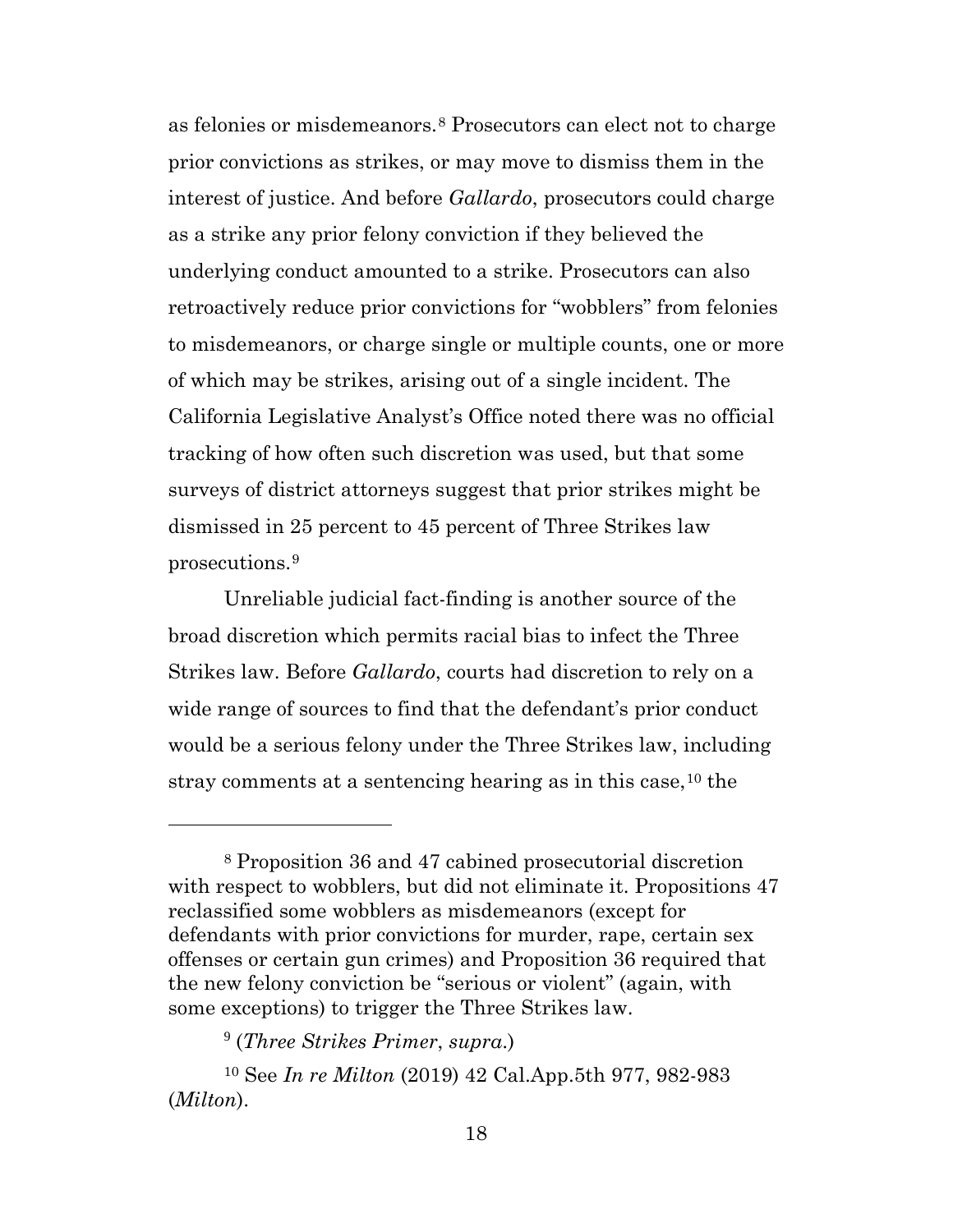preliminary hearing testimony of a single witness, (*Gallardo*, *supra*, 4 Cal.5th at p. 123), an appellate court decision, (*People v. Trujillo* (2006) 40 Cal.4th 165, 180-181), or a judge's handwritten note in the underlying criminal case file, (*Milton*, *supra*, 42 Cal.App.5th at p. 995.) By their nature, these sources are often incomplete, ambiguous, or never rigorously tested on the crucial factual point at issue. Therefore, pre-*Gallardo* determinations transformed what is nominally a factfinding process into a procedure encompassing wide judicial and prosecutorial discretion. Indeed, the decision to look beneath the surface of a non-qualifying crime of conviction for evidence that it qualified as a strike was completely discretionary.

While it would be ideal to measure the racial disparity of Three Strikes sentencings that *Gallardo* made illegal, that would require trial court data that California courts do not collect or make publically available. (See Rabinowitz et al., *The California Criminal Justice Data Gap* (Apr. 1, 2019) Stanford Law School: Stanford Criminal Justice Center <https://wwwcdn.law.stanford.edu/wp-content/uploads/2019/04/SCJC-DatagapReport\_v07.pdf> [as of Oct. 27, 2020] at pp. 14-16) Statewide criminal justice data collected by the California Department of Justice is incomplete, with "more than half of arrest records . . . missing disposition information[.]" (*Id.* at p. 8.) Many local criminal justice agencies "have no electronic case management systems . . . leaving them reliant on paper case files, excel spreadsheets, and other homegrown processes that do not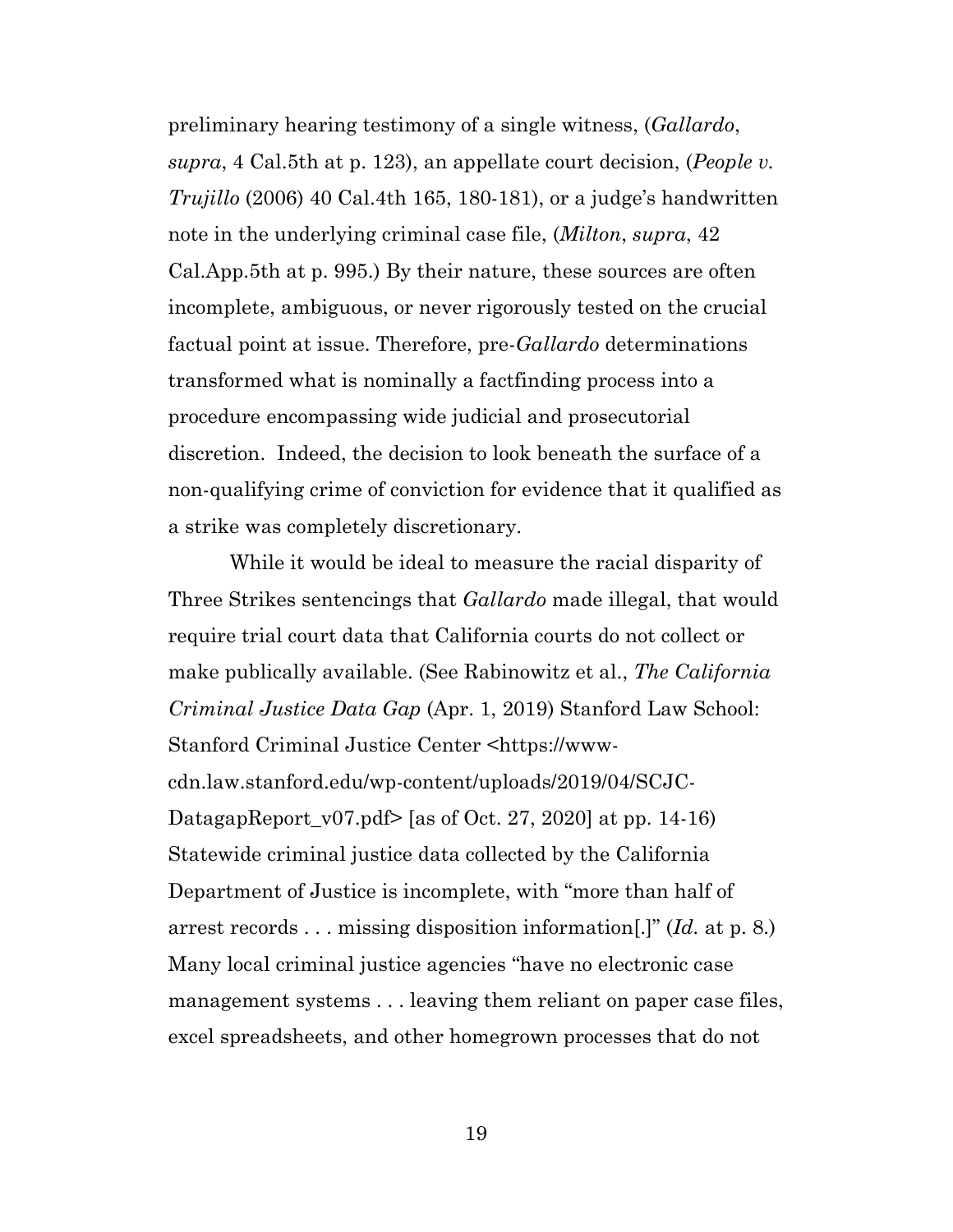lend themselves to research, evaluation, or data-driven decisionmaking." *(Id.* at p. 14.)<sup>[11](#page-19-0)</sup>

The most comprehensive study of racial disparity in Three Strikes sentencing relied on California Department of Corrections statistics to show that racial disparity was highest when sentencing discretion was at its apex. (*Liberation Hypothesis*, *supra,* 6 J. of Ethnicity in Crim. Justice at p. 89.) The study of the 171,000 people serving felony sentences in the California Department of Corrections on August 31, 2006, found that Black men had 1.85 times greater odds of receiving thirdstrike sentences than White men. (*Id*. at p. 92.) While some of the

<span id="page-19-0"></span><sup>11</sup> The failure of state and local agencies to track criminal justice statistics has even stymied this Court's attempt to understand California's inmate population. In 2019, at the request of Chief Justice Cantil-Sakauye, the Stanford Criminal Justice Center (SCJC) analyzed the role of sentencing enhancements in California prison overcrowding. (*Sentencing Enhancements and Incarceration*, *supra*, at p. 6.) Unfortunately**,**  the SCJC was unable to obtain empirical information about the frequency of enhanced sentences from the California Department of Justice or the California Department of Corrections and Rehabilitation since those agencies did not believe their information was reliable and what they did have was not digitized. (*Ibid*.) Nor was the SCJC able to obtain this information from the Superior Court, as the Chief Justice had suggested, since their data was also unreliable, they lacked the resources to organize the data they did have, and they were unwilling to open their files to researchers. (*Ibid.*) As a result, the SCJC reached out to District Attorneys in several counties. Only then San Francisco District Attorney George Gascon was willing to provide data for the research. (*Ibid*.) As noted above, that study concluded that sentencing enhancements "pronounce the already large disparities in sentencing." (*Id.* at p. 10.)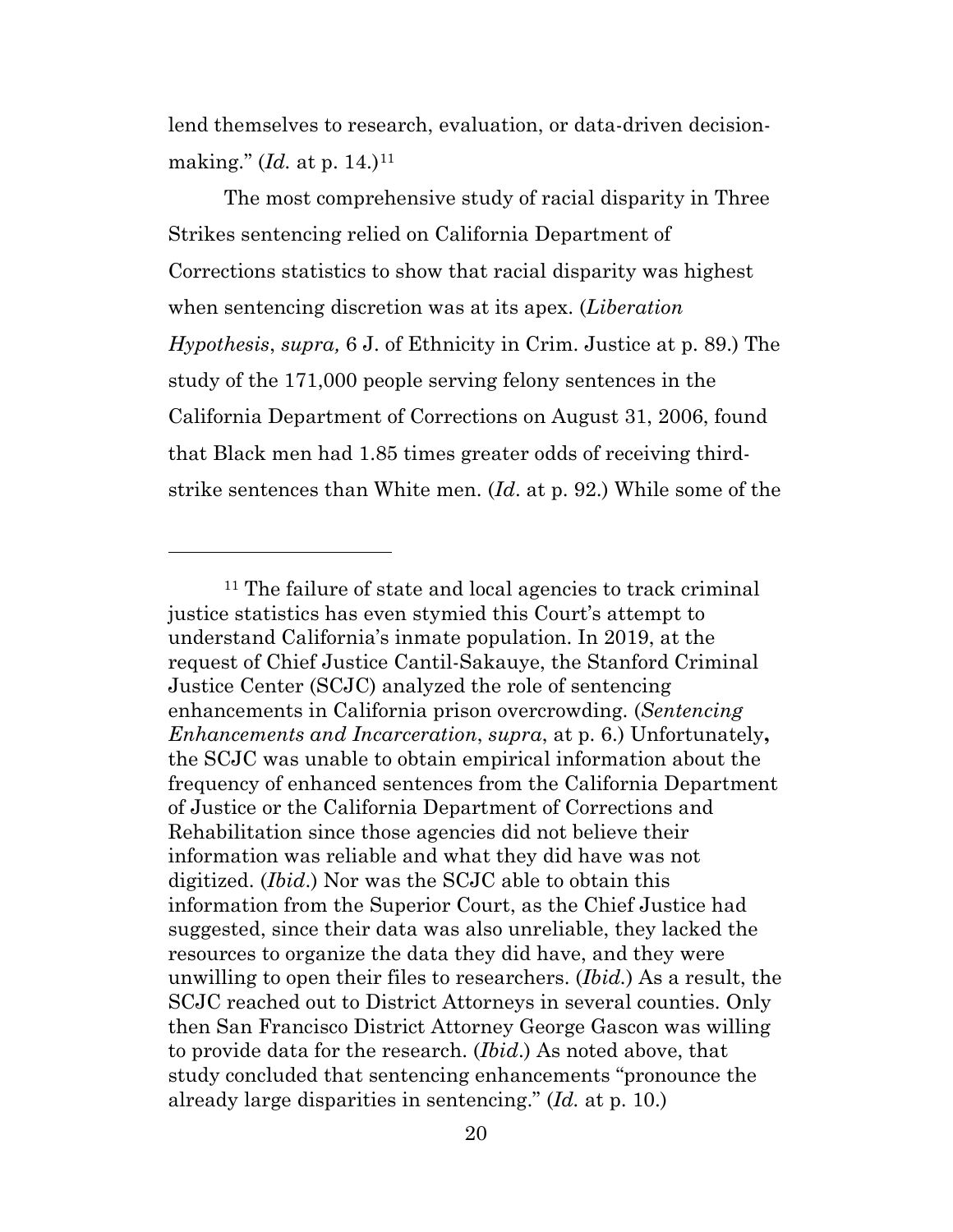disparity was due to differences in the seriousness and number of prior felony convictions, parole status, and offense type, even when those factors were considered, the disparity remained significant. Even when controlling for these legally-relevant factors, Black men had 1.47 times greater odds of being sentenced to a third-strike offense, higher than any other demographic. (*Ibid*.)

The study concluded that sentencing disparities increased when sentencing discretion was highest and associated penalties were less clearly defined. (*Liberation Hypothesis*, *supra*, 6 J. of Ethnicity in Crim. Justice at pp. 94-95.) For example, the study found that the disparity between African Americans and Whites was greater for "wobbler" offenses (which can be charged either as a felony or misdemeanor) than for non-wobbler offenses (1.56 versus 1.44 odds ratio). (*Id.* at p. 94.) Sentencing disparities were also greater for less serious offenses (i.e., property and drug crimes) than for violent offenses (1.76 and 1.52 odds ratio respectively for property and drug offenses versus 1.35 for violent offenses). (*Id.* at p. 97.)

In 2012, Proposition 36 removed some prosecutorial discretion from the Three Strikes law by requiring that thirdstrike convictions be for serious or violent felonies (with limited exceptions), and authorizing re-sentencing for people serving life sentences not comporting with this limitation. Multiple empirical analyses have shown that reducing prosecutorial and judicial discretion helped ameliorate racial disparities. One study found that while in 2001, 38% of all prisoners serving sentences for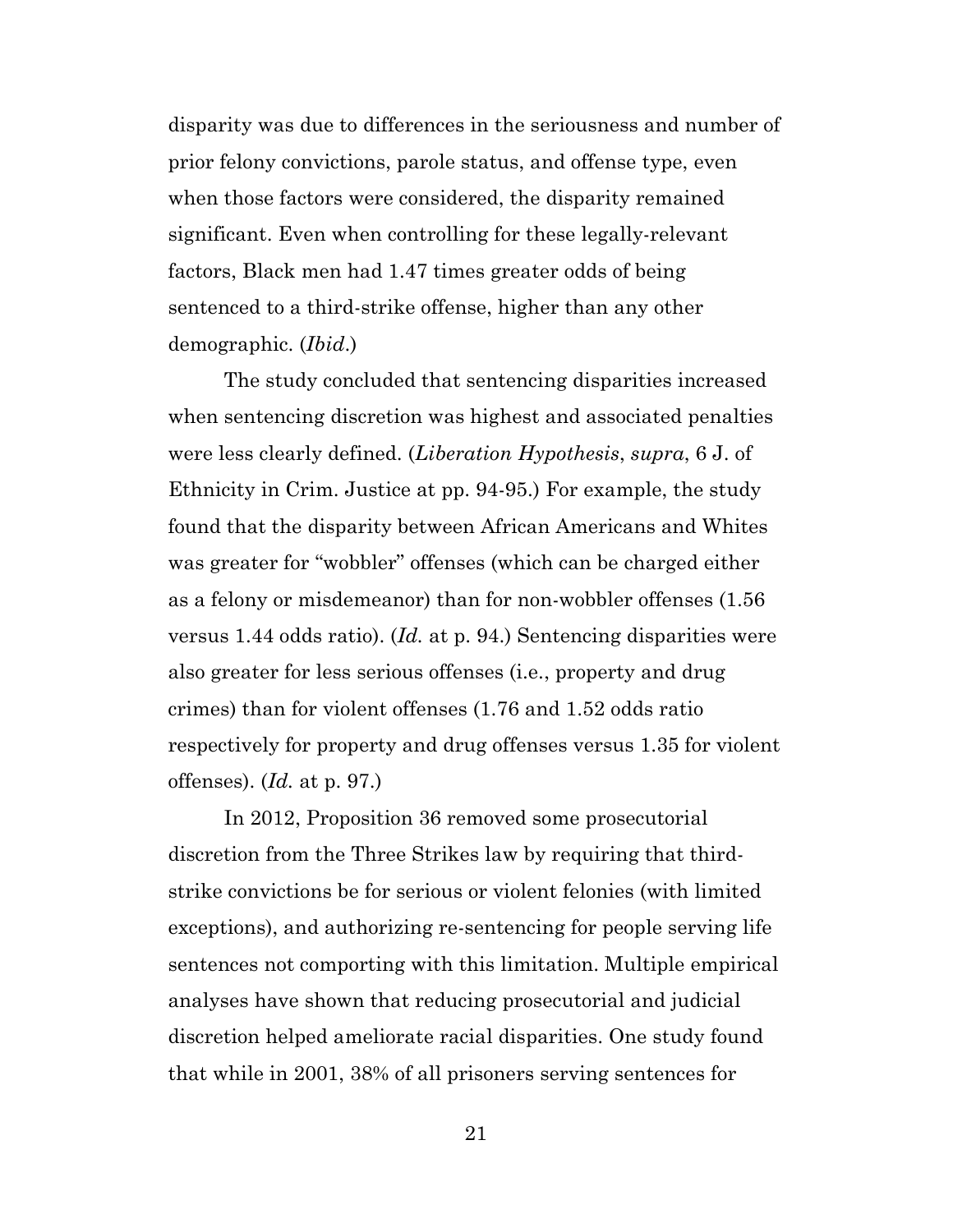strike offenses were Black, by 2015, following the enactment of Proposition 36, only 35% of all strike offenders were Black.<sup>[12](#page-21-1)</sup> Another (forthcoming) study concludes that Proposition 36 reduced some of the racial disparities caused by the Three Strikes  $law<sup>13</sup>$  $law<sup>13</sup>$  $law<sup>13</sup>$ 

In sum, narrowing discretion under the Three Strikes law leads to more reliable sentencing and limits the role implicit bias can play in sentencing. Applying *Gallardo* retroactively will serve this important goal by requiring that anyone sentenced under the law was unquestionably convicted of a prior serious felony.

#### <span id="page-21-0"></span>II. *GALLARDO* **IS RETROACTIVE UNDER** *JOHNSON* **BECAUSE IT REINS IN SENTENCING DISCRETION AND VINDICATES THE RIGHT TO A RELIABLE SENTENCING**

The California retroactivity standard places primary importance on "the purpose to be served by the new standards[.]" (*Johnson*, *supra*, 3 Cal.3d at p. 410.) Under *Johnson*, new

<span id="page-21-2"></span><sup>13</sup> Chen et al., *General Effects of Proposition 36 on Racial and Ethnic Disparities in Three Strikes Sentencing* (Nov. 11, 2020) (The day before Proposition 36 was implemented, Black people were 35.2% of eligible drug crime offenders and 42.1% of eligible property crime offenders. By November 2016, this overrepresentation was reduced to 32.7% of eligible drug offenders (-2.5%) and 39.9% of eligible property offenders (- 2.2%).) <https://ssrn.com/abstract=3729034> [as of Nov. 11, 2020].

<span id="page-21-1"></span><sup>12</sup> Jin & Wohlleben, *Three Strikes Analysis: Demographic Characteristics of Strike Offenders*, Claremont McKenna College: Rose Institute of State and Local Government (Apr. 26, 2016) <http://s10294.pcdn.co/wp-content/uploads/2016/07/Three-Strikes-Racial-and-Ethnic-Analysis.pdf> [as of Oct. 27, 2020].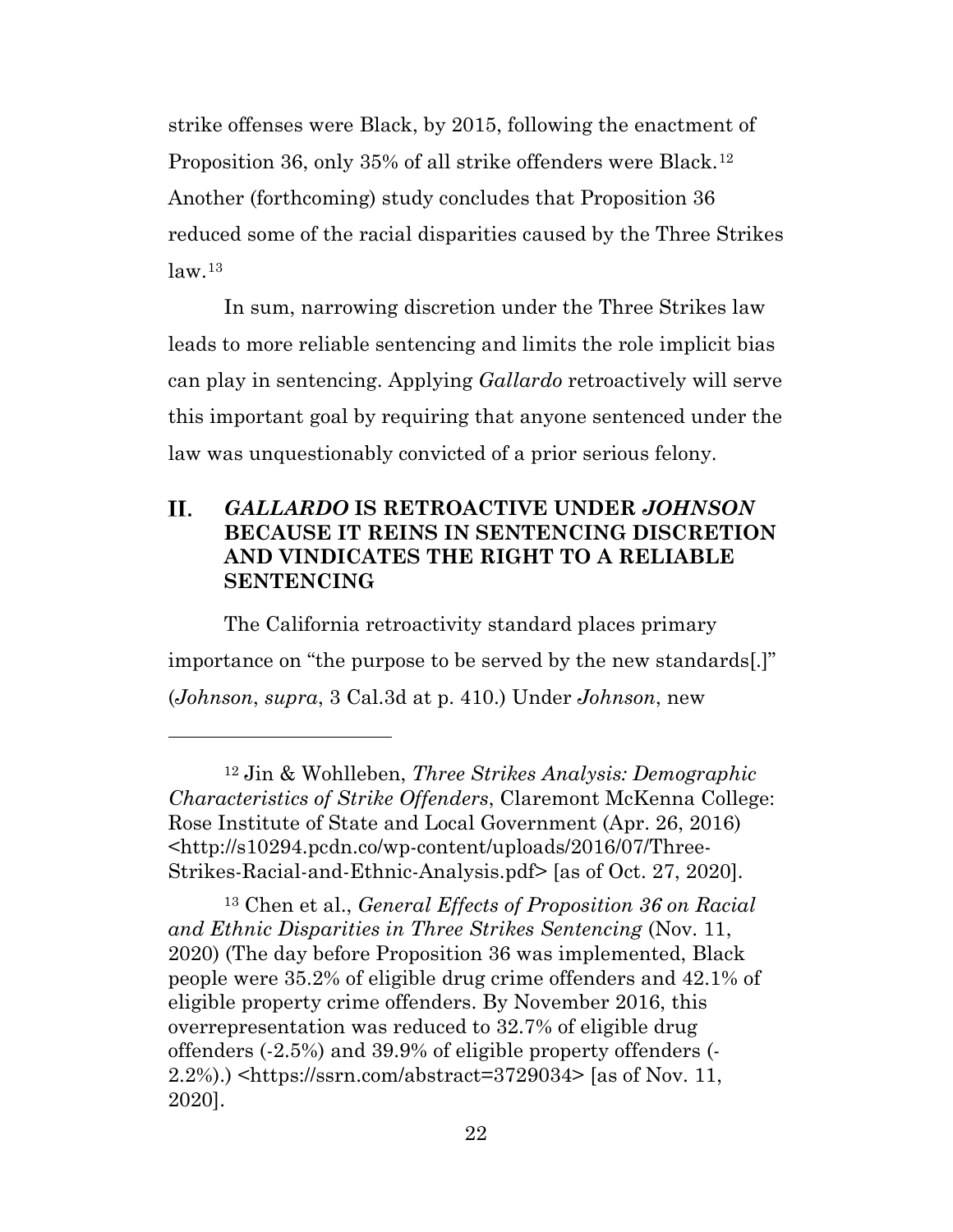standards "vindicating a right which is essential to a reliable determination of whether an accused should suffer a penal sanction" are fully retroactive. (*Ibid*; see *In re Joe R.* (1980) 27 Cal.3d 496, 511 (*Joe R.*).) When the right vindicated is merely collateral to a fair factfinding process, retroactivity is not required. (*Id.* at p. 512.) If the retroactivity question is close, after considering the purpose of the new rule, the remaining *Johnson*  factors are weighed, including the extent to which law enforcement relied on the old standards, and the new standard's effect on the administration of justice. (*Johnson*, *supra*, 3 Cal.3d at p. 410.)

Like the matter now before the Court, *Johnson* addressed the retroactivity of a rule that would have provided a complete defense to the use of a prior conviction as a sentencing enhancement. *Johnson* considered the retroactivity of *Leary v. United States* (1969) 395 U.S. 6, which held the timely invocation of Fifth Amendment privilege against self-incrimination was a complete defense against a prosecution for failure to pay marijuana tax, one of Johnson's prior convictions. (*Johnson*, *supra*, 3 Cal.3d at p. 413.) The *Johnson* Court observed that "the more directly the new rule in question serves to preclude the conviction of innocent persons, the more likely it is that the rule will be afforded retrospective application." (*Ibid*.) The Court held *Leary* retroactively applicable, concluding that those who availed themselves of the legal defense established in *Leary* are "just as innocent — under our system of justice — as a person convicted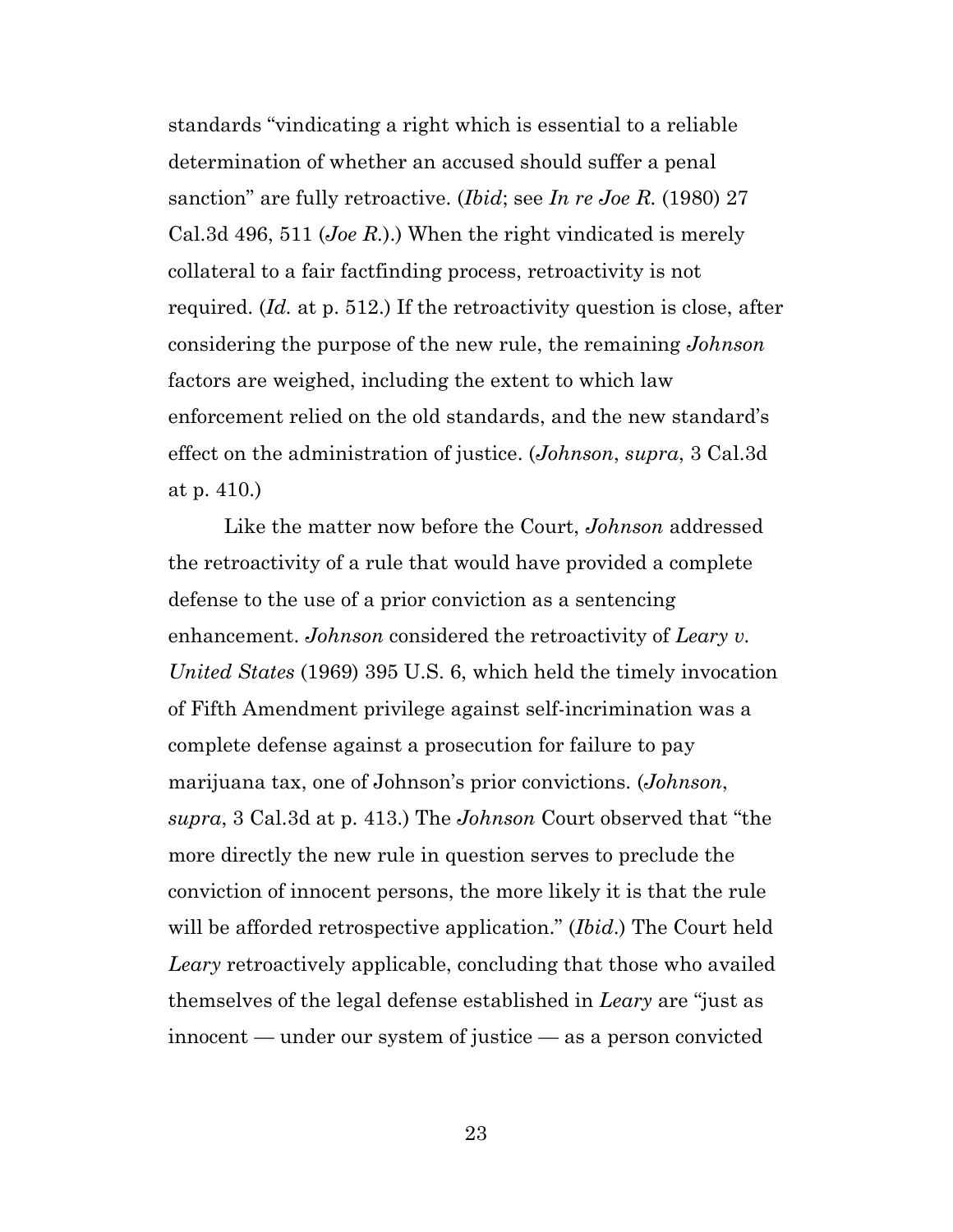by evidence which is insufficient as a matter of law." (*Id*. at p. 416.)

In the same way *Leary* established "a complete defense to prosecutions under the relevant statutes," *Gallardo* established a complete defense to the use of certain prior convictions as a strike; defendants sentenced on non-qualifying priors in violation of *Gallardo* are "innocent as a matter of law." (*Johnson*, *supra*, 3 Cal.3d at p. 416; see Milton Opening Brief at p. 30.) And, as in *Johnson*, the rule articulated in *Gallardo* is "essential to a reliable determination of whether an accused should suffer a penal sanction[.]" (*Johnson*, *supra*, 3 Cal.3d at p. 410.)

*Gallardo* recognized the right to a reliable sentence under the Three Strikes law when it required that all necessary facts be found by a jury (or admitted by the defendant) in the original trial, and not by a judge, or even a jury, at a subsequent sentencing hearing. *Gallardo* withdrew from the sentencing process entirely any finding of facts beyond "those facts that were established by virtue of the [prior] conviction itself." (*Gallardo*, *supra*, 4 Cal.5th at p. 136.) And it further limited those facts to ones the prior "jury was necessarily required to find to render a guilty verdict, or that the defendant admitted as the factual basis for a guilty plea[.]" (*Ibid*.) The *Gallardo* Court limited consideration to the findings underlying the prior felony conviction because any other proceeding would lack the due process protections attached to a criminal trial. In other words, *Gallardo* rejected the proposal to have a sentencing jury make findings based on the records of prior convictions because it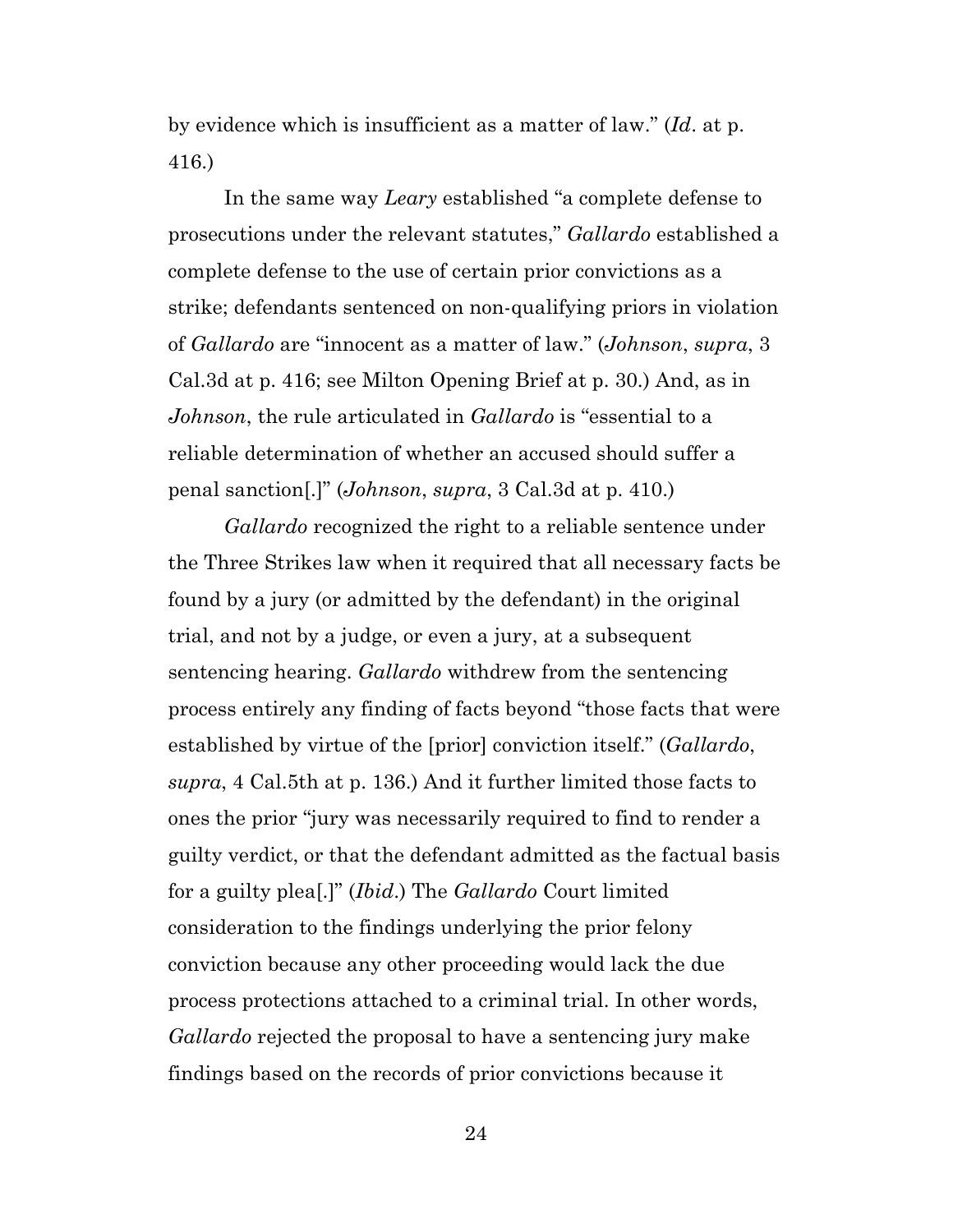would "not be much of a trial" – i.e., it lacked the "procedural safeguards" that ensure reliability in the original proceedings, including the right to cross-examine one's accusers. (*Id*. at p. 139.)

The opinion below erroneously concluded that Sixth Amendment concerns, and not the reliability of judicial factfinding, compelled this Court to bar judicial factfinding at sentencing. (*Milton*, *supra*, 42 Cal.App.5th at p. 988). But if this Court believed the only issue was the Sixth Amendment limit on judicial factfinding, it would have embraced the dissent's proposed remedy and shifted factfinding to a sentencing jury. (*Gallardo*, *supra*, 4 Cal.5th at p. 140 [conc. & dis. opn. of Chin, J.]). Instead, this Court rejected the proposal because it "would raise significant constitutional concerns" and specifically because it lacked protections which ensure reliability. (*Id.* at pp. 138-139.)

*Gallardo's* focus on reliability mirrors the concerns that compelled this Court to adopt the *Johnson* standard in the first place. *Berger v. California*, cited in *Johnson*, retroactively applied a rule prohibiting states from relying on a preliminary hearing transcript, except in limited circumstances, because it may have "a significant effect on the 'integrity of the fact-finding process.'" (*Berger v. California* (1969) 393 U.S. 314, cited in *Johnson*, *supra*, 3 Cal.3d at p. 411.) This was precisely the concern in *Gallardo*: that the unrestricted use of preliminary hearing transcripts undermined the reliability of the fact-finding process. (See *Gallardo*, *supra*, 4 Cal.5th at p. 137 ["A sentencing court reviewing that preliminary transcript has no way of knowing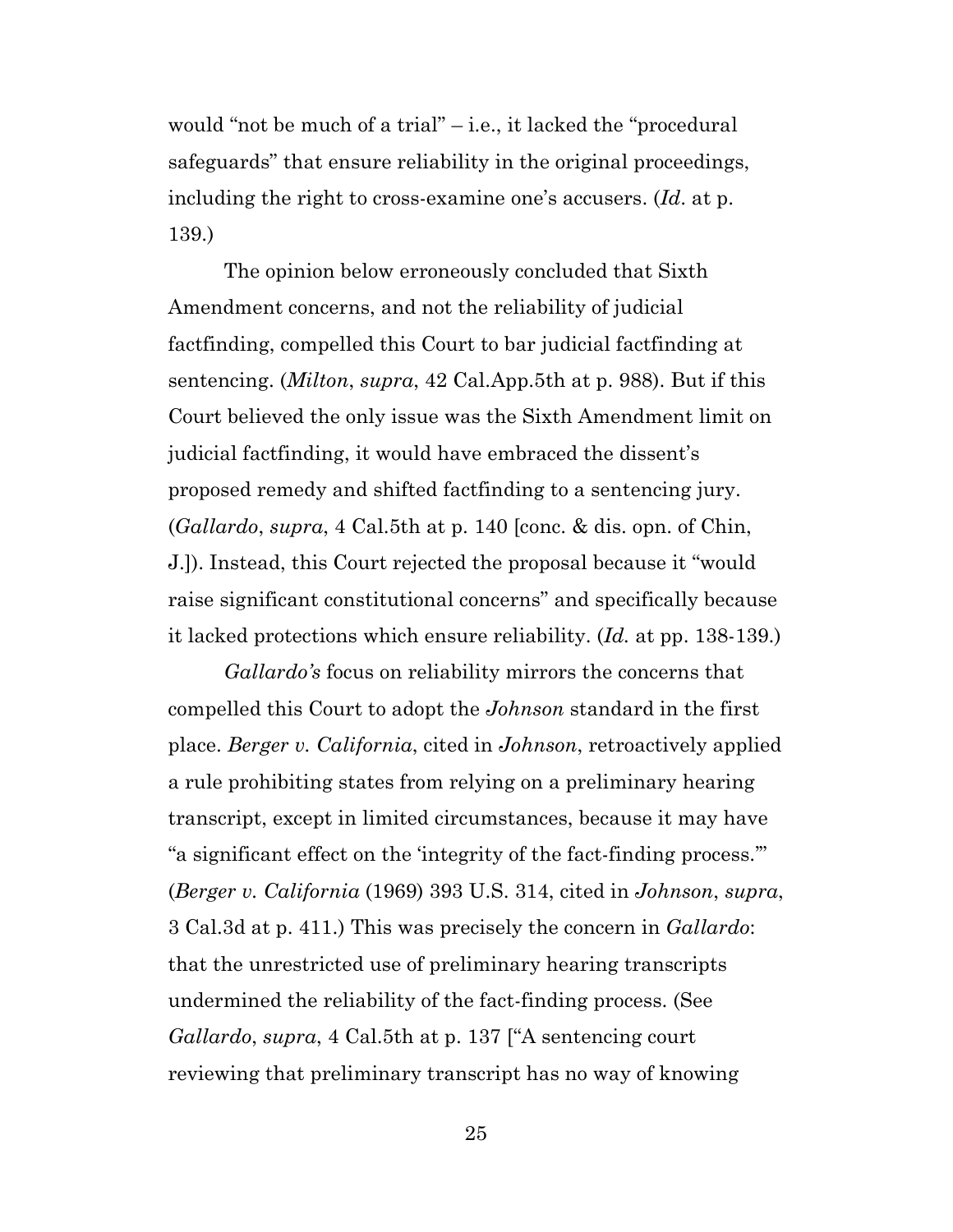whether a jury would have credited the victim's testimony had the case gone to trial."].) The *Johnson* Court also cited *Roberts v. Russell* (1968) 392 U.S. 293 (*Roberts*), where the U.S. Supreme Court found retroactive the rule in *Bruton v. United States* (1968) 391 U.S. 123, because "a codefendant's admission might lead to an unreliable determination of guilt . . . when untested by cross examination." (*Johnson*, *supra*, 3 Cal.3d. at p. 411, citing *Roberts*, *supra*, 392 U.S. at p. 293.) Again, *Gallardo* addressed similar concerns when it prohibited consideration of statements that were never tested by cross-examination or any other definitive adversarial process. (*Gallardo*, *supra*, 4 Cal.5th at pp. 138-139.)

*Gallardo* did more than vindicate the Sixth Amendment right to a jury trial, it vindicated the right to all the procedural safeguards of a trial required to protect the "integrity of the factfinding process." (*Joe R.*, *supra*, 27 Cal.3d. at p. 511.) The U.S. Supreme Court has recognized the integral role many of these trial rights play in promoting reliability, including the right to a unanimous jury verdict, (*Ramos v. Louisiana* (2020) \_\_ U.S. \_\_, 140 S. Ct. 1390, 1401 (*Ramos*)), the right to confront witnesses, (*Crawford v. Washington* (2004) 541 U.S. 36, 62 (*Crawford*)), and the right to present a defense, (*Chambers v. Mississippi* (1973) 410 U.S. 284, 302.) *Gallardo* barred sentences based on extraneous facts or anything less than facts necessarily found by a prior jury in rendering a guilty verdict or admitted by the defendant in entering a guilty plea.[14](#page-25-0) This was "the purpose

<span id="page-25-0"></span><sup>14</sup> Under *Gallardo*, a Three Strikes sentence based on anything less is an unauthorized sentence. A fundamental rule of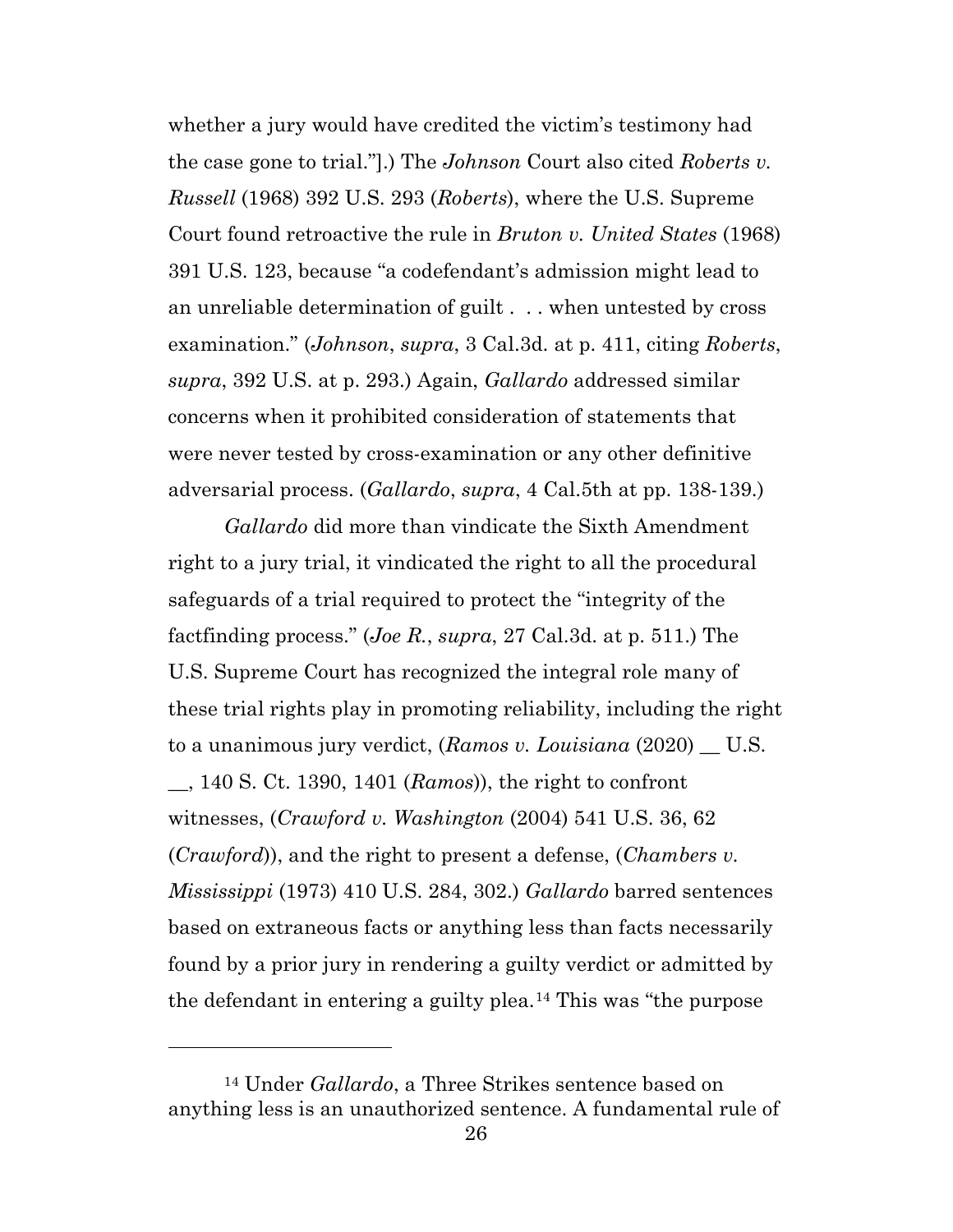to be served by the new standards." (*Johnson*, *supra*, 3 Cal.3d at pp. 410-411.)

These procedural safeguards will make sentencing under the Three Strikes law more reliable for all defendants, but especially for Black men, who have 40% higher odds of being sentenced to a third-strike sentence than a similarly-situated White man. (*In the Furtherance of Justice*, *supra*, at. p. 274.) By limiting sentencing discretion, *Gallardo* removes one cause of their disparate treatment. (*Liberation Hypothesis*, *supra*, at pp. 94-95 [sentencing disparities are greater when discretion is at its apex].) *Gallardo* did not just limit what a sentencing judge could do, it limited what a prosecutor could choose to ask a court to do, and it prevented stray comments in a probation report, a single witness in a preliminary hearing, or a handwritten notation on file from resulting in a life sentence. By requiring that sentencing factors be the product of a trial process with all procedural safeguards, *Gallardo* eliminated the potential for ambiguous, unreliable, and untested comments in a prior case – like the ones that led the court to impose a life sentence on Mr. Milton – to drive massive and racially-disparate sentencing outcomes.

California criminal law jurisprudence is that an unauthorized sentence can be corrected at any time. (See, e.g., *People v. Scott* (1994) 9 Cal.4th 331, 354-355; *People v. Guillen* (1994) 25 Cal.App.4th 756, 764.) A longstanding application of this rule permits the granting of habeas relief as to final convictions upon a showing that a defendant is serving an unauthorized sentence. (*See In re Harris* (1993) 5 Cal.4th 813, 838-839, citing *Ex parte Lee* (1918) 177 Cal. 690.)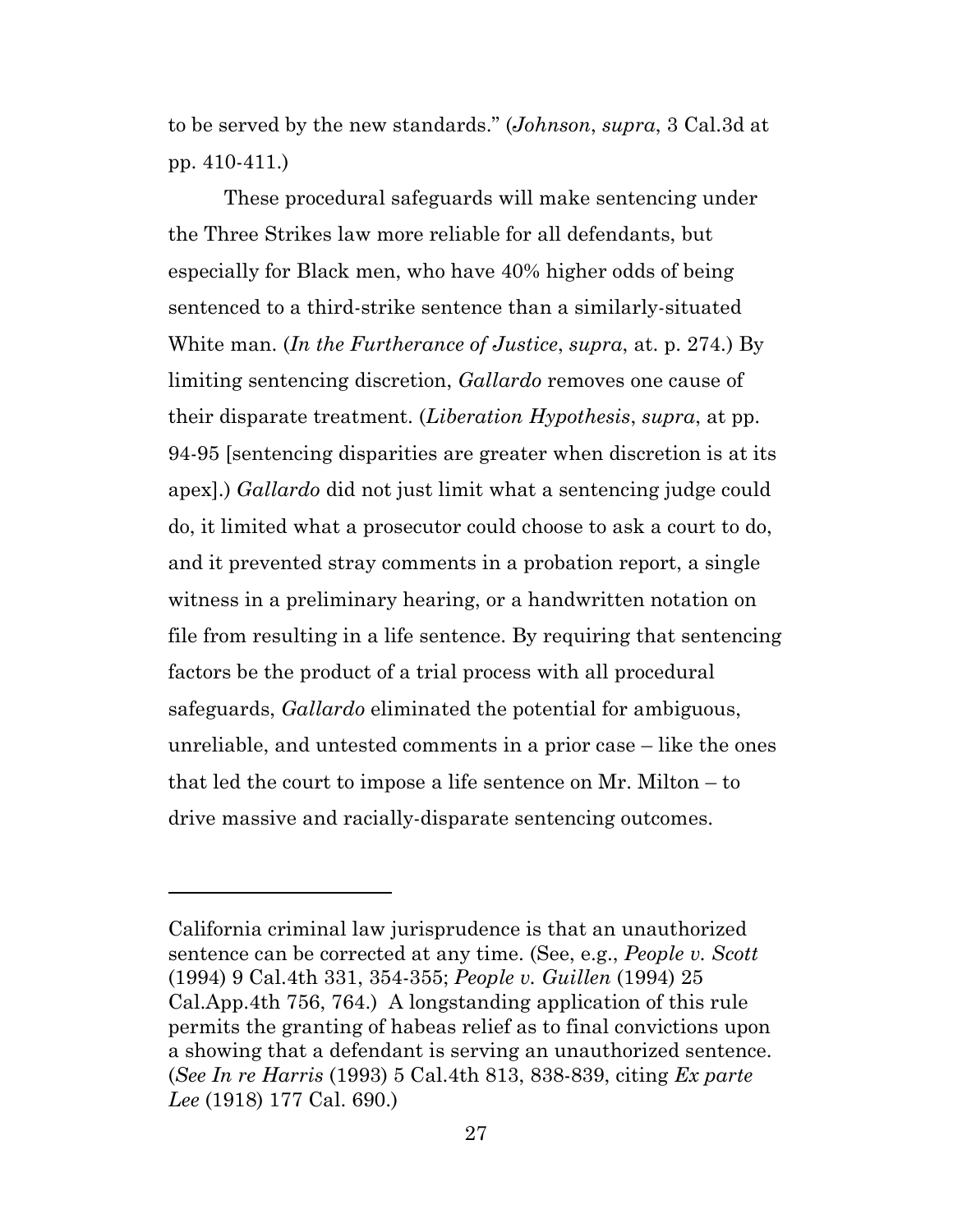The above notwithstanding, were the Court to consider the question of retroactive application "close" under *Johnson*, the remaining two considerations – the extent to which law enforcement relied on the old standards, and the new standard's effect on the administration of justice – also militate in favor of *Gallardo*'s retroactive application. (*Johnson*, *supra*, 3 Cal.3d at p. 410.) The Attorney General contends prosecutors "reasonably relied on" pre-*Gallardo* caselaw to "justify having the trial court determine whether a prior conviction qualified for increased punishment." (Respondent's Brief at p. 58.) But this "reliance" is not the sort contemplated by *Johnson*. Pre-*Gallardo* prosecutors *applied* the old caselaw, but they did not rely on it to their detriment. There is nothing prosecutors would or could have done differently had the law of *Gallardo* controlled at the time of sentencing. (Compare *In re Thomas* (2018) 30 Cal.App.5th 744, 766 [concluding the hearsay rule established in *People v. Sanchez* (2016) 63 Cal.4th 665, did not apply retroactively in part because the prosecution detrimentally relied on pre-*Sanchez* law to "use[] a shortcut even though it could have obtained a conviction using other evidence."].) That prosecutors would not have been able to obtain a lengthier sentence is not "reliance" in the sense that *Johnson* intended. After all, undoing a sentence that prosecutors had previously been able to obtain was precisely the result in *Johnson*.

The Attorney General further argues *Gallardo*'s retroactive application would have a "costly and disruptive effect" on the administration of justice simply because some new hearings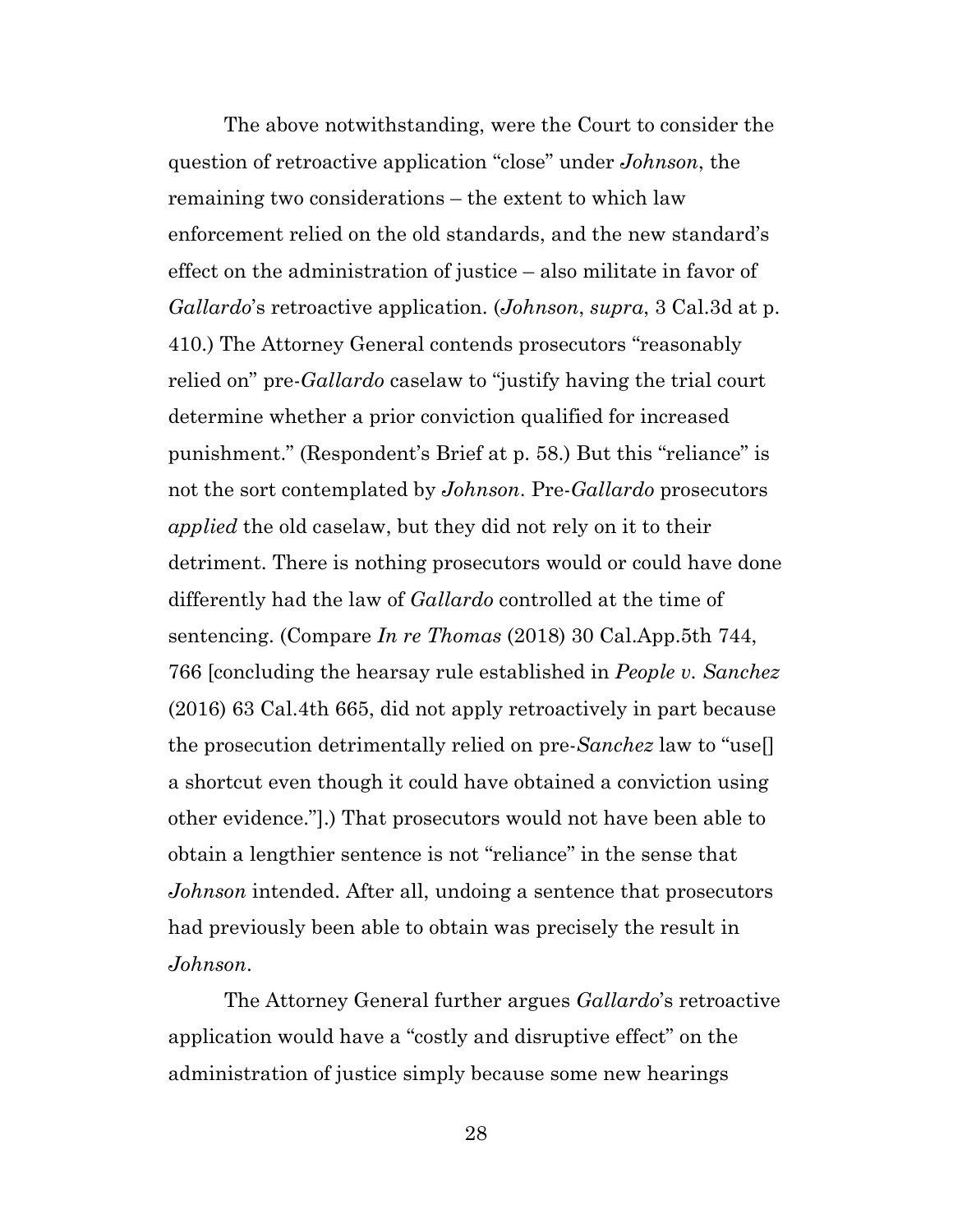would be required and records of conviction would have to be located. (Respondent's Brief at p. 59.) But under *Johnson*, the pertinent inquiry is not whether retroactive application necessarily imposes some burden on the justice system, but the extent of that burden. Here, the burden is comparatively light. No new trial is required. No jury need be empaneled. No witnesses need be called. In cases where a defendant was sentenced under the Three Strikes law based on a non-qualifying prior California conviction, the court need only look at defendant's criminal record. And, where a defendant was sentenced based on an out-of-state prior conviction, except in those limited instances where the prior offense involved a divisible criminal statute[15](#page-28-0), the court would only need to compare the elements of the out-of-state offense with its California analogue. (See *People v. Tenorio* (1970) 3 Cal.3d 89, 95, fn 2. [finding retroactive application of invalidated statute that precluded courts from striking prior convictions unless the prosecution moved to strike was appropriate because "it relates only to sentencing and will not require any retrials."]; *Johnson*, *supra*, 3 Cal.3d at p. 414 ["there is no substantial burden upon the administration of justice in the usual sense of costly retrials with stale evidence and forgetful witnesses."].)

<span id="page-28-0"></span><sup>&</sup>lt;sup>15</sup> In which case, the court would determine which alternative elements the jury found or the defendant admitted. (See *Mathis v. United States* (2016) \_\_ U.S. \_\_ 136 S.Ct. 2243, 2249; *Gallardo*, *supra*, 4 Cal.5th at pp. 137-138.)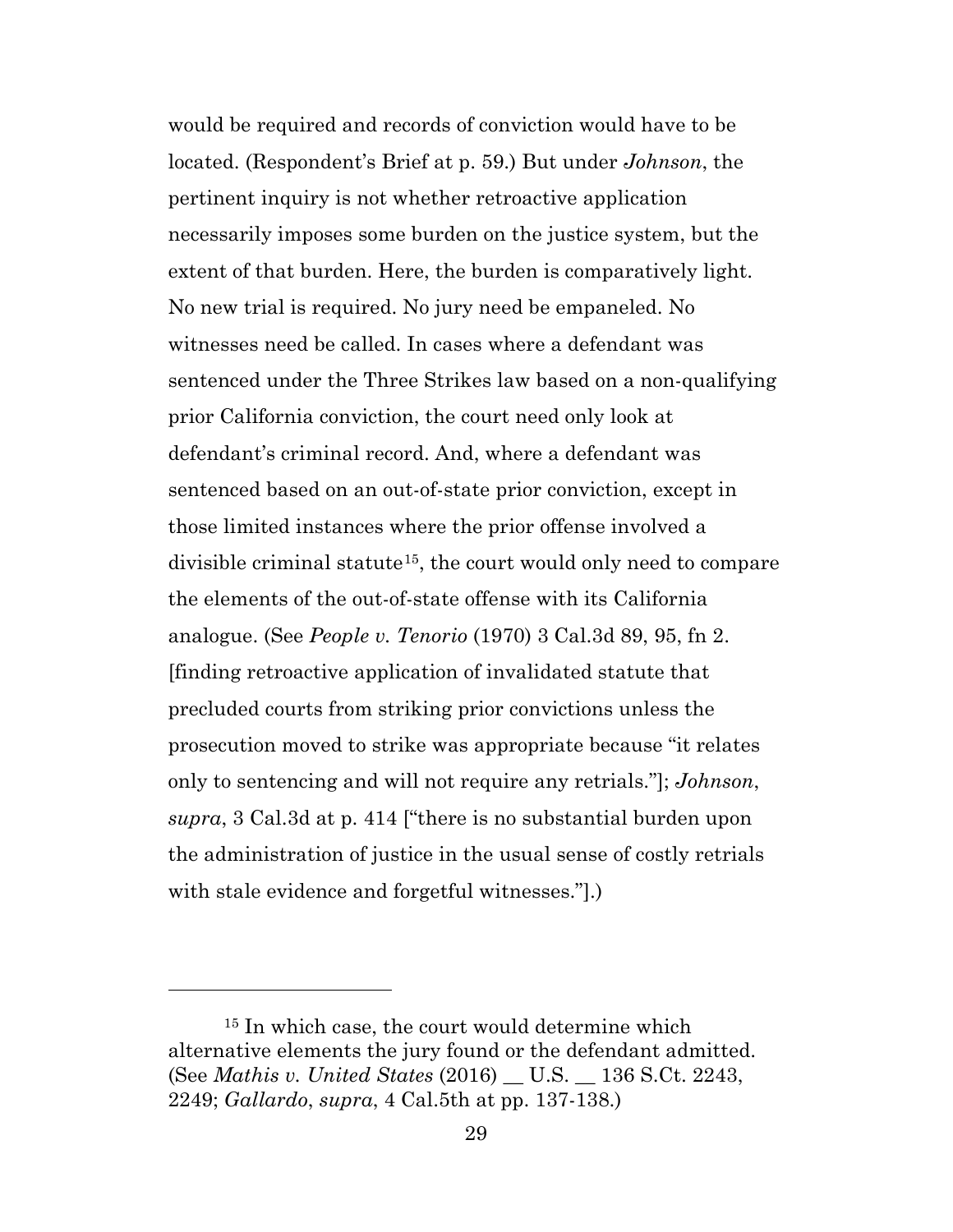Furthermore, the Attorney General's characterization of the effect on the administration of justice fails to account for the burden on the justice system of people serving lengthy sentences meted out under pre-*Gallardo* law, and the collateral burden on the state due to the deleterious impact of incarceration on the families and communities of those incarcerated. (See, *infra*, footnote 20.) The time and cost of new sentencing hearings pales in comparison to this staggering drain on the finances and other resources of the justice system resulting from the lengthy confinement of defendants sentenced in violation of *Gallardo*.

Nor does the Attorney General's accounting of "cost" consider the impact of discrimination. Before *Gallardo*, broad discretion, including the ability to rely on evidence outside the record of conviction to increase punishment, yielded unreliable results. The disproportionately higher rate of Black men subjected to second- and third-strike sentences is powerful evidence of this unreliability. Prosecutors had discretion to seek out and rely upon conduct (not just convictions) to establish qualifying prior serious felonies, and trial courts had the discretion to cull stray and untested remarks from the record of prior proceedings to find conduct amounted to a serious felony conviction.

This wide latitude is vulnerable to the subjectivity and implicit bias that experience has taught undermines the integrity of the factfinding process. Prospectively applied new constitutional rules can reduce the number of people who suffer unjust sentences, but they leave behind those already

30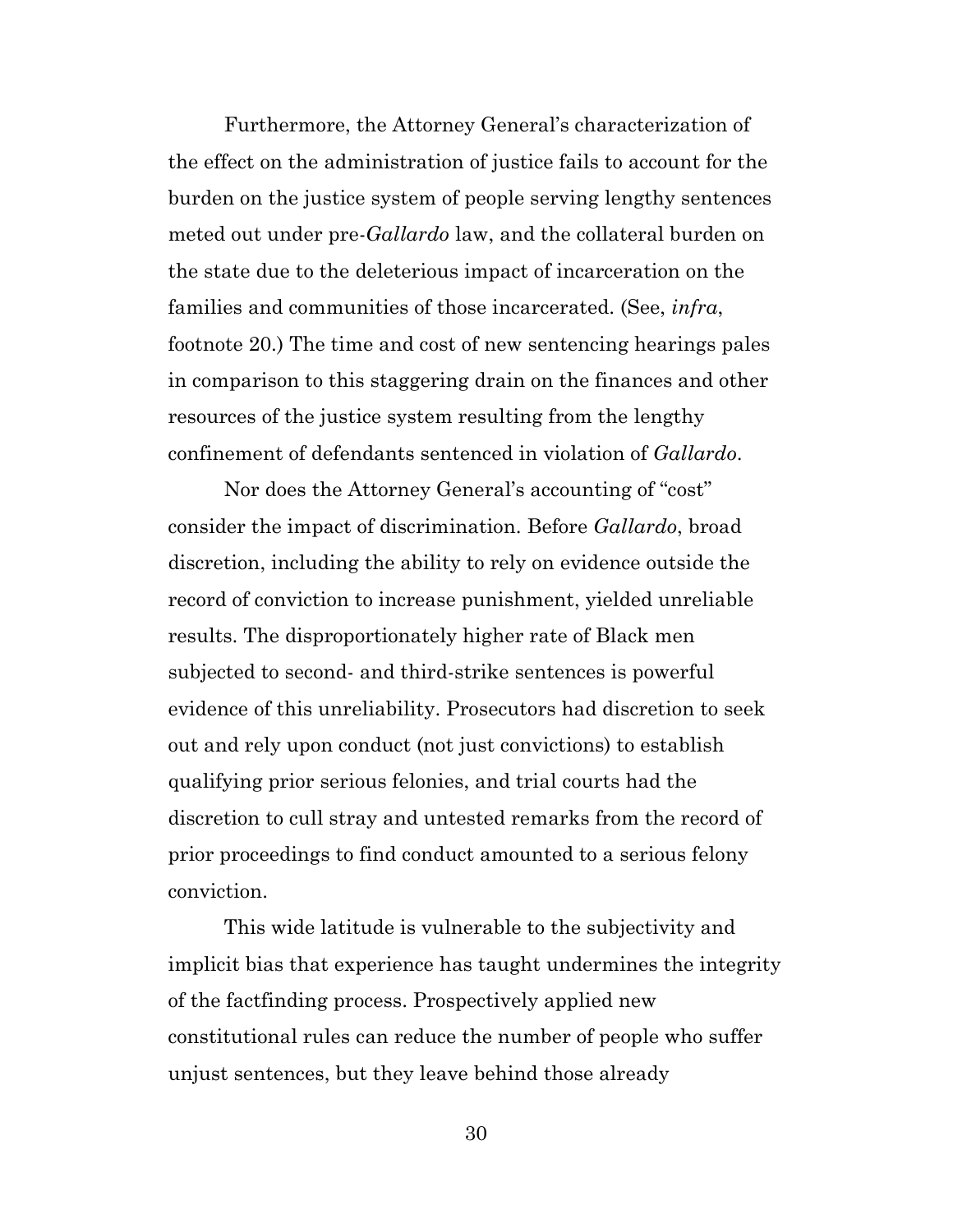languishing there for the same reasons. (Deutsch, *Federalizing Retroactivity Rules: The Unrealized Promise of Danforth v. Minnesota and the Unmet Obligation of State Courts to Vindicate Federal Constitutional Rights* (2016) 44 Fla. St. U. L. Rev. 53, 56- 57 (*Federalizing Retroactivity Rules*).) On the other hand, granting relief to those whose sentences resulted from unconstitutional, unreliable procedures, presents a means to mitigate the legacy of systemic racial bias.

#### <span id="page-30-0"></span>III. *TEAGUE* **IS AN INAPPROPRIATE POST-CONVICTION RETROACTIVITY STANDARD IN CALIFORNIA COURTS**

The Attorney General argues that this Court should "harmonize" the *Teague*[16](#page-30-1) standard with the *Johnson* standard to recognize "the fundamental importance of preserving the finality of judgments under a rule that ensures consistent and predictable application[.]" (Respondent's Brief at p. 26.) However, *Johnson* never emphasized finality. It focused on reliability and, only in close cases, the extent to which law enforcement relied on the old standards, and the new standard's effect on the administration of justice. (*Johnson*, *supra*, 3 Cal.3d at p. 410.)

*Teague*'s elevation of finality and comity above all else undermines the recognized functions of habeas review: protection of the rule of law in criminal proceedings. (Entzeroth, *Reflections on Fifteen Years of the Teague v. Lane Retroactivity Paradigm: A Study of the Persistence, the Pervasiveness, and the Perversity of* 

<span id="page-30-1"></span><sup>16</sup> *Teague v. Lane* (1989) 489 U.S. 288 (*Teague*).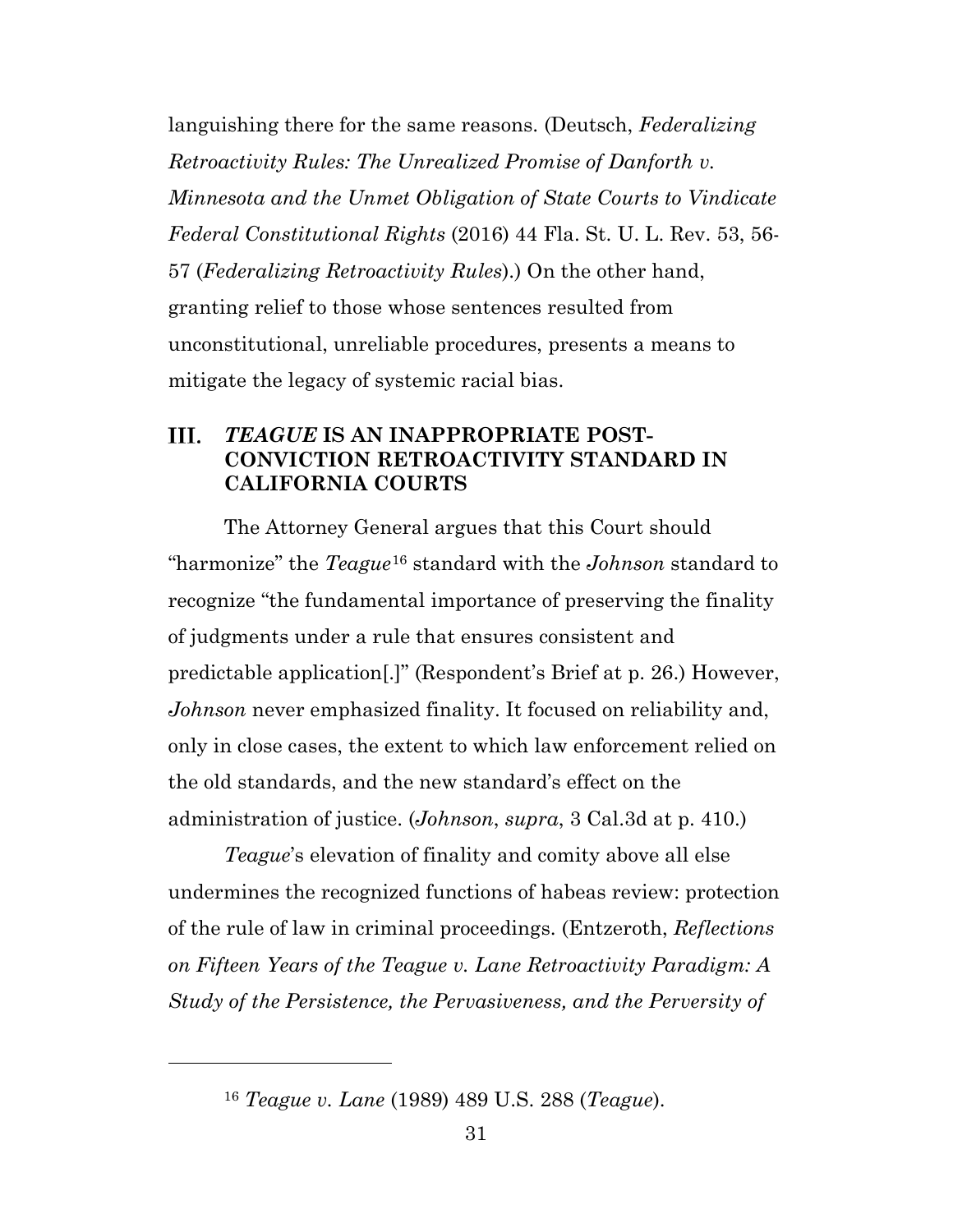*the Court's Doctrine* (2005) 35 N.M. L. Rev. 161, 204.) *Teague* also does not allow consideration of the purpose of the "new" rule in question, and thus takes no account of the injustice of unconstitutional sentences and an increasing awareness of the racial bias that pervades our criminal justice system. Indeed, *Teague* itself blocked any remedy for the rampant racial discrimination which had infected jury selection in the years prior to *Batson v. Kentucky* (1986) 476 U.S. 79*.*[17](#page-31-0) Because California law under *Johnson* provides a retroactivity analysis with the flexibility to address concerns about reliability and to remedy past injustice, this Court should reject *Teague* altogether.

The *Teague* rule that only "watershed" constitutional rules of criminal procedure may be applied retroactively was issued in the aftermath of an expanded federal habeas regime, and a parallel expansion of substantive bases for habeas relief. (See Lasch, *The Future of Teague Retroactivity, or "Redressability," After Danforth v. Minnesota: Why Lower Courts Should Give Retroactive Effect to New Constitutional Rules of Criminal Procedure in Postconviction Proceedings* (2009) 46 Am. Crim. L. Rev. 1, 11 (*The Future of Teague Retroactivity*) [discussing *Brown* 

<span id="page-31-0"></span><sup>17</sup> The petitioner in *Teague*, a Black man, challenged his conviction by an all-White jury, where the prosecutor used all 10 of his peremptory challenges to strike Black jurors. (*Teague*, *supra*, 489 U.S. at p. 293.) The Court held that under its newly announced procedural bar, the harm of *Batson* could not be remedied by federal courts under any new constitutional theories recognized after his case became final on direct appeal. (See *id.* at pp. 299-311.)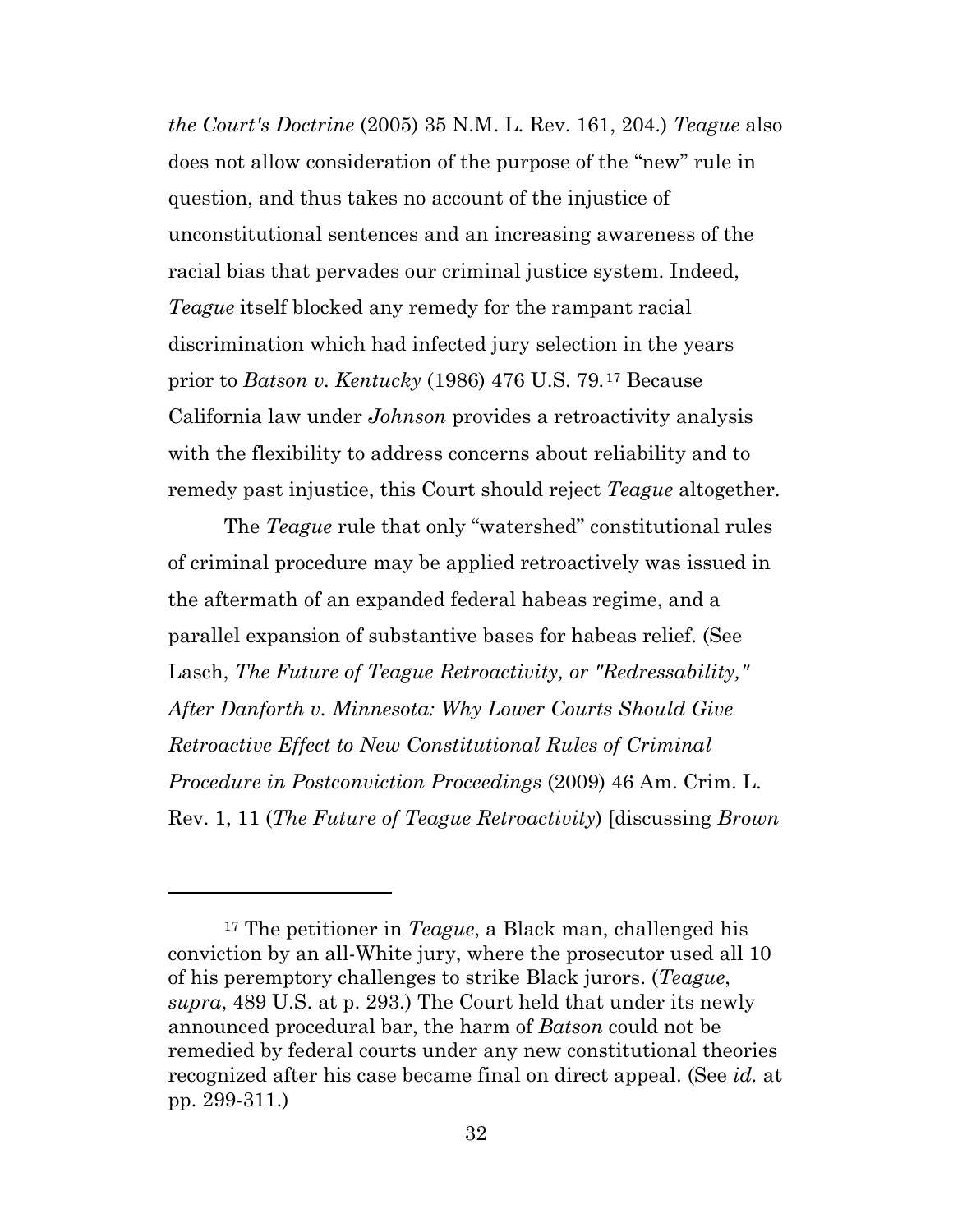*v. Allen* (1953) 344 U.S. 443, which "authorized federal courts to engage in complete relitigation of federal claims previously adjudicated in state court criminal proceedings"]; *Danforth v. Minnesota* (2008) 552 U.S. 264, 272 (*Danforth*) [recognizing that "[t]he serial incorporation of the Amendments in the Bill of Rights during the 1950's and 1960's imposed more constitutional obligations on the States and created more opportunity for claims that individuals were being convicted without due process and held in violation of the Constitution."].)

Prior to *Teague*, federal courts "routinely applied" new constitutional rules of criminal procedure to cases on habeas review. (*Danforth*, *supra*, 552 U.S. at p. 272.) *Teague* thus represented a dramatic shift by establishing a general, nearly insurmountable rule of non-retroactivity. (*Id.* at p. 279.) "*Teague's* test is a demanding one, so much so that this Court has yet to announce a new rule of criminal procedure capable of meeting it." (*Ramos*, *supra*, 140 S. Ct. at p. 1407.) In the 30 years since *Teague* was decided, not one new criminal procedural rule has met its apparently impossibly high "watershed" standard.[18](#page-32-0)

<span id="page-32-0"></span><sup>18</sup> See, e.g., *Chaidez v. United States* (2013) 568 U.S. 342, 357 (holding rule in *Padilla v. Kentucky* (2009) 559 U.S. 356, requiring defense counsel to advise defendant about risk of deportation arising from a guilty plea, is a new rule of criminal procedure that does not apply retroactively); *Schriro v. Summerlin* (2004) 542 U.S. 348, 358 (holding Sixth Amendment jury right for capital sentencing announced in *Ring v. Arizona* (2002) 536 U.S. 584, is a new rule of criminal procedure that does not apply retroactively); *Whorton v. Bockting* (2007) 549 U.S. 406, 409 (holding the Confrontation Clause rule articulated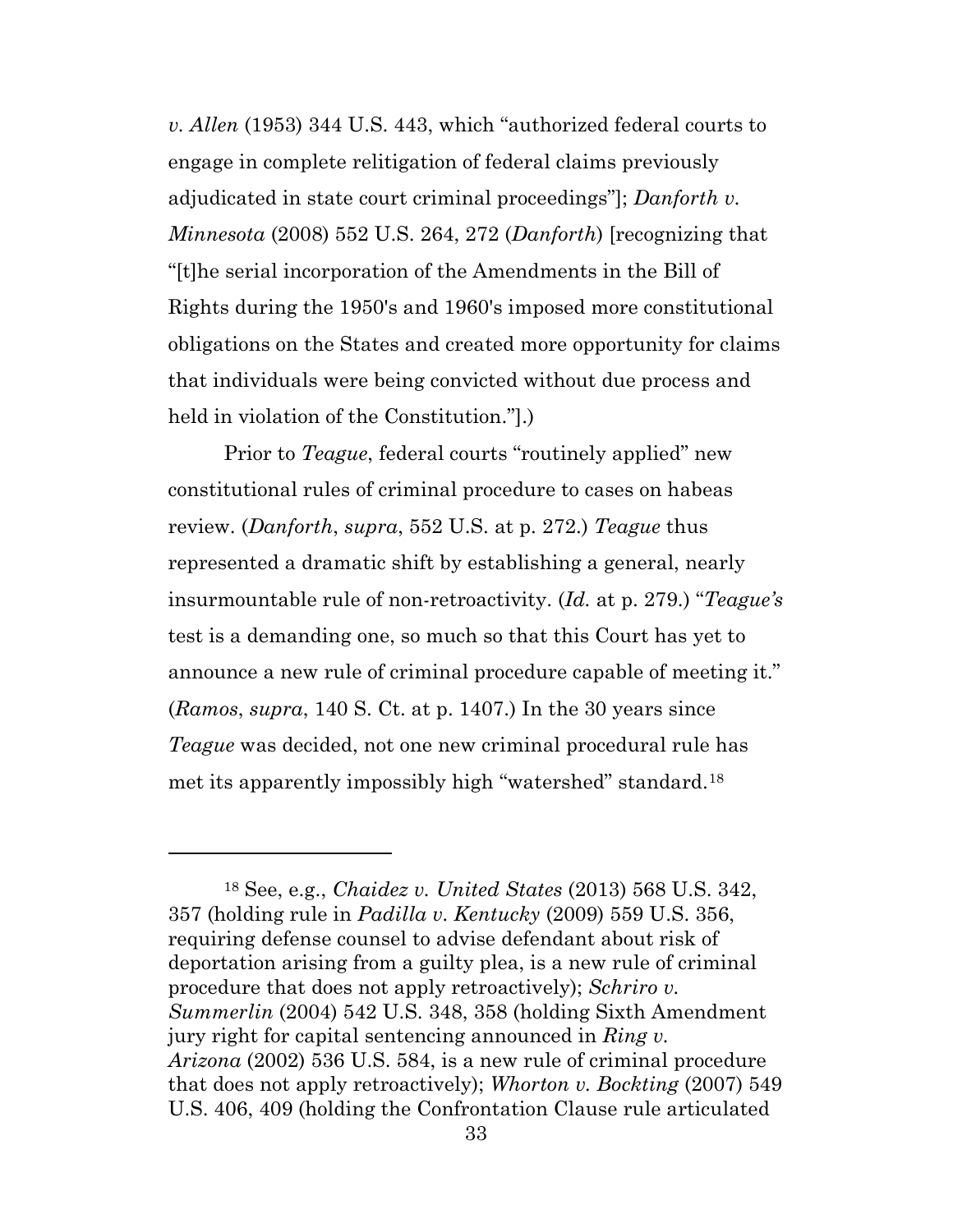Application of the exceedingly demanding *Teague* standard to a rule like the one *Gallardo* recognized, which implicates the reliability of convictions or sentences, would effectively deny any forum to those seeking redress for what may amount to wrongful imprisonment.

Moreover, *Teague*'s application in state post-conviction proceedings is at odds with, and cannot be justified by, the principles underlying its adoption on the federal stage. *Teague's* rule of non-retroactivity is justified by "reference to comity and respect for the finality of *state convictions*." (*Danforth*, *supra*, 552 U.S. at p. 279, emphasis added.) However, comity and federalism are concerns exclusive to federal review of state convictions and are not implicated in state court proceedings like the instant case. Federal court deference to state criminal proceedings presumes that state proceedings will adequately safeguard state prisoner's rights in the first instance. (*Federalizing Retroactivity Rules*, *supra*, 44 Fla. St. U. L. Rev. at pp. 75-76.) California's application of this same deferential standard to its own proceedings thus upends *Teague*'s rationale entirely.

Comity and federalism aside, finality alone is a wholly inadequate rationale upon which to deny relief to people serving unconstitutional sentences in overcrowded prisons. First, finality weighs less heavily in the retroactivity calculus at the state, as opposed to the federal, level. Where federal post-conviction

in *Crawford*, *supra*, 541 U.S. 36, is a new rule of criminal procedure that does not apply retroactively).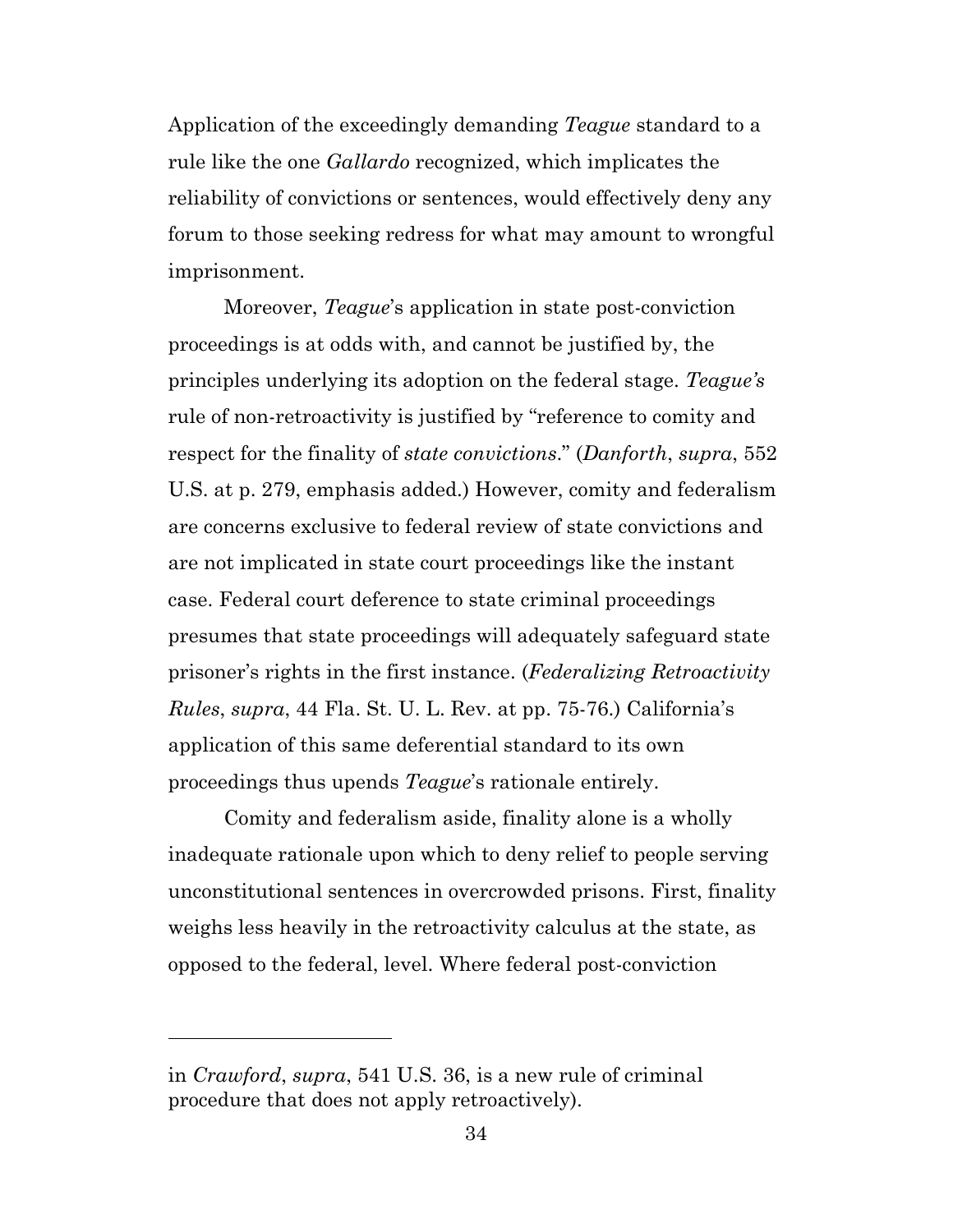proceedings typically represent a third round of litigation, state habeas proceedings represent a second round of litigation for some claims, closer in time to the trial or plea, and the first forum for many post-conviction claims, e.g., *Brady*[19](#page-34-0) claims, newly discovered DNA evidence, flawed forensic evidence, and other issues that implicate core reliability concerns. (*The Future of Teague Retroactivity*, *supra*, 46 Am. Crim. L. Rev. at p. 44.) State interests in finality, while real, are also sufficiently addressed by other procedural mechanisms such as timeliness requirements, procedural default, and restrictions on successive habeas petitions. (*Id*. at p. 61.)

Second, the finality interest as embodied by the *Teague* retroactivity standard is both overstated and incomplete. *Teague*'s concern with finality is based in part on an aversion to imposing additional costs on states by disturbing already settled judgments. (*Teague*, *supra*, 489 U.S. at p. 310 ["The 'costs imposed upon the State[s] by retroactive application of new rules of constitutional law on habeas corpus . . . generally far outweigh the benefits of this application'", quoting *Solem v. Stumes* (1984) 465 U.S. 638, 654 (conc. opn. of Powell, J.)]; *Ramos*, *supra*, 140 S.Ct. at p. 1407 ["the test is demanding by design, expressly calibrated to address the reliance interests States have in the finality of their criminal judgments"].) But, again, where the rule implicates the reliability of the conviction or sentence, the concern is myopic. Merely highlighting the cost of retrials and

<span id="page-34-0"></span><sup>19</sup> *Brady v. Maryland* (1963) 373 U.S. 83.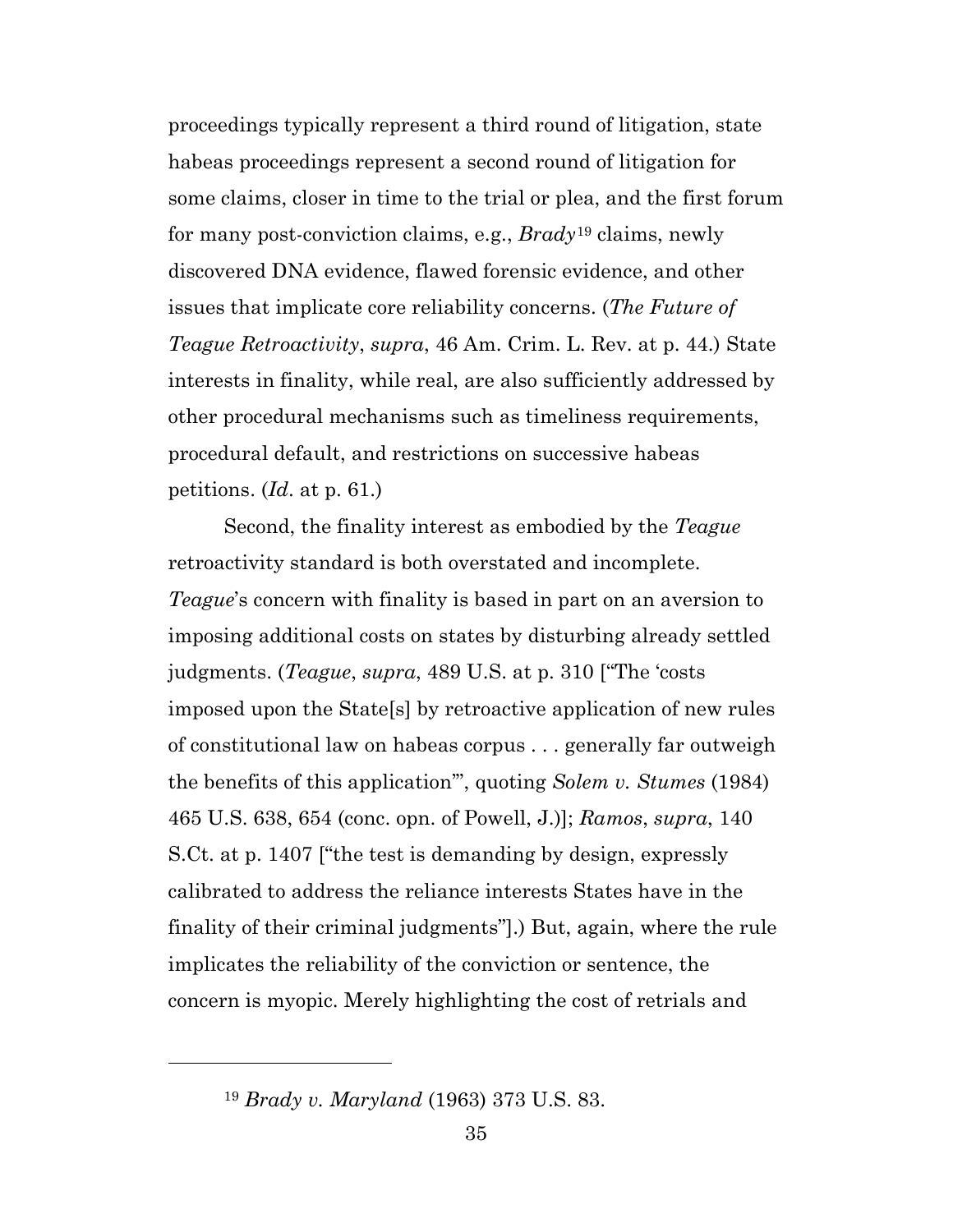new sentencing hearings fails to account for the much more substantial cost to the state of decades or even lifetimes of incarceration (including food, housing, and healthcare) as well as its economic ripple effect on the families and communities of those incarcerated, which in turn also burdens the state.[20](#page-35-0) And it

.

<span id="page-35-0"></span><sup>20</sup> One national study found that "[f]or every dollar in corrections costs, incarceration generates an additional ten dollars in social costs," with much of those costs borne by families, children, and community members. (McLaughlin et al., *The Economic Burden of Incarceration in the U.S.* (July 2016) Concordance Institute for Advancing Social Justice: George Warren Brown School of Social Work < https://joinnia.com/wpcontent/uploads/2017/02/The-Economic-Burden-of-Incarcerationin-the-US-2016.pdf> [as of Oct. 27, 2020] at p. 2.) Black men are disproportionately incarcerated under the Three Strikes law and they and their families bear an outsized social and economic burden. For example, family income is reduced by 22 percent during a father's incarceration as compared to the year before incarceration. Children with an incarcerated parent are at an increased risk for delinquency, are more likely to be suspended or expelled from school and less likely to complete high school or attend college, negatively impacting their economic mobility. Consequently, incarceration tends to place new burdens on governmental resources that are important for meeting the needs of children and families of those incarcerated, including schools, foster care, adoption agencies, the juvenile and dependency court systems, and other services. (The Pew Charitable Trusts, *Collateral Costs: Incarceration's Effect on Economic Mobility* (2010) <https://www.pewtrusts.org/~/media/legacy/uploadedfiles /pcs\_assets/2010/collateralcosts1pdf.pdf> [as of Oct. 27, 2020]; Davis, et al., In Understanding the Public Health Implications of Prisoner Reentry in California: State-of-the-State Report (2011) pp. 117-142.)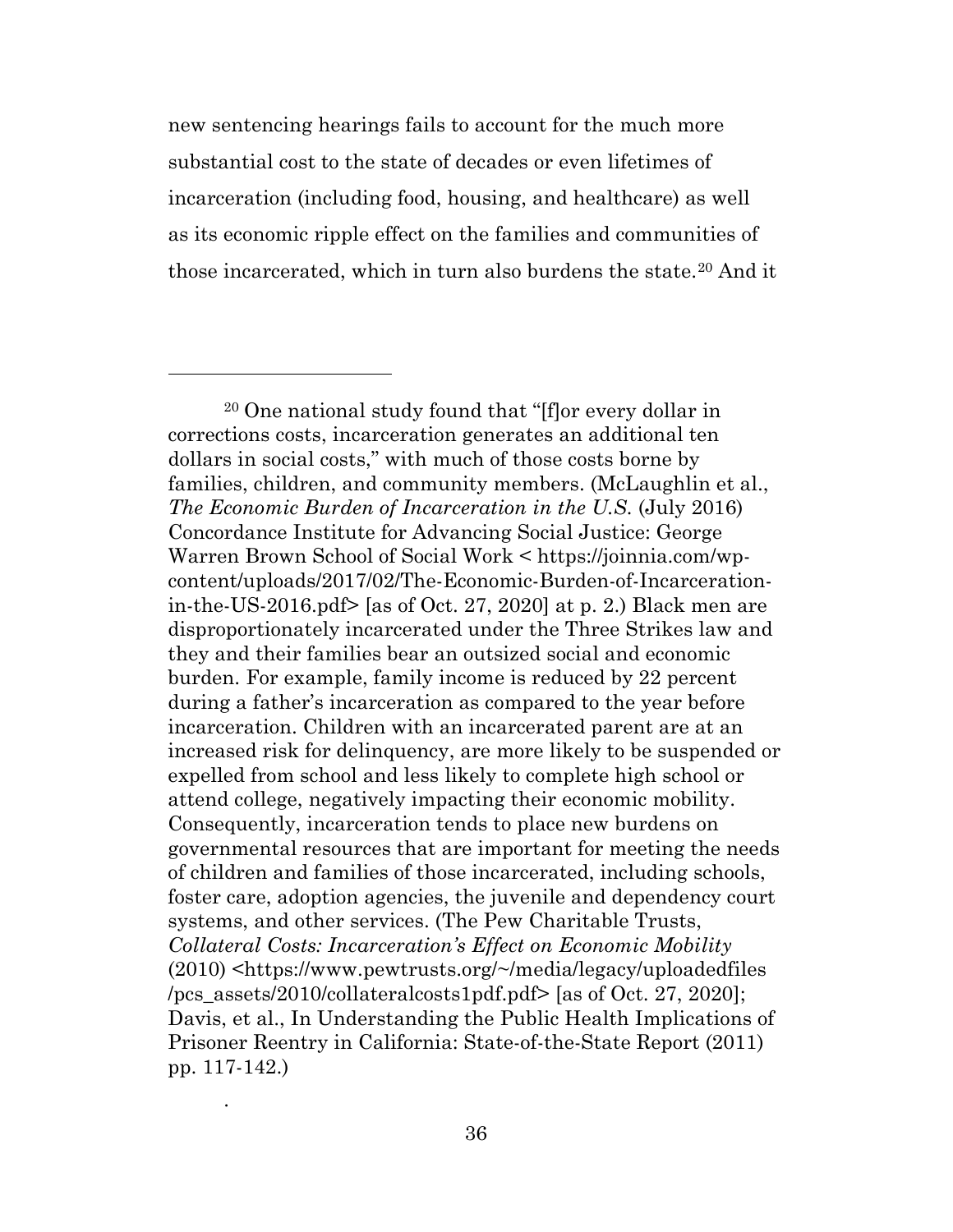does so in the name of rules which, under *Johnson*'s prime focus, have resulted in unreliable judgments.

As *Gallardo* makes clear, some of those sentenced to a third-strike term of 25 years to life in prison were punished based on unconstitutional and dubious findings. Were they sentenced today, people like Mr. Milton would not be spending the rest of their lives in prison based on an idle comment in a sentencing hearing which they had no meaningful incentive to contest. Yet, under *Teague*, the federal rights of these incarcerated people, again among them a disproportionate number of Black men, are far less likely to be vindicated. This is true even where the state and the courts *acknowledge* that they have been convicted and sentenced to decades or a lifetime in prison based on unconstitutional and unreliable procedures. The interests of justice and the guiding principles of habeas review itself are better served by the standard set forth in *Johnson*, which allows the court to consider the purpose of the law in question and its effect on the integrity of the fact-finding process, along with the state's other interests in reliance and cost.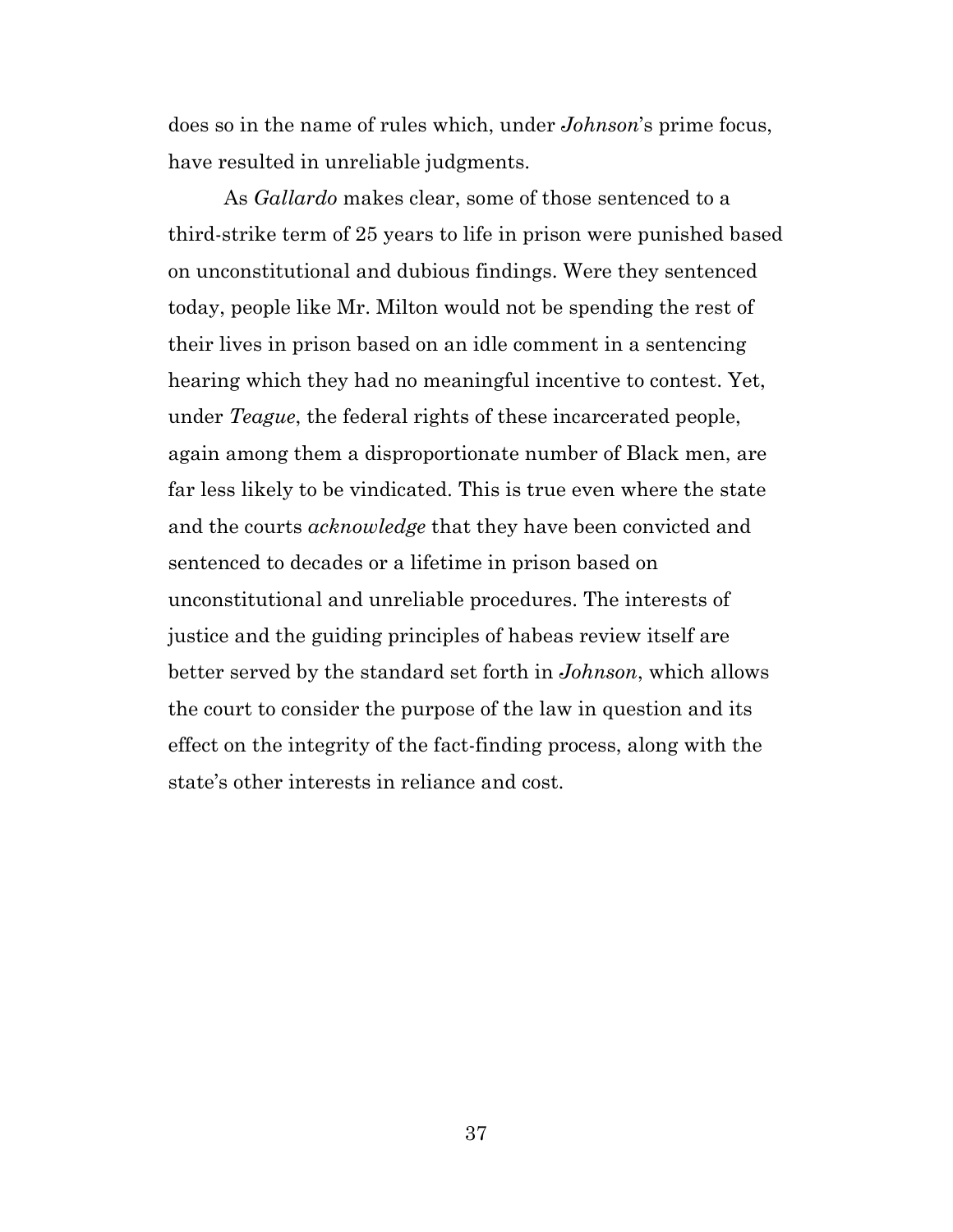### **CONCLUSION**

<span id="page-37-0"></span>For the foregoing reasons, this Court should hold that *Gallardo* is retroactive under *Johnson* to apply to all those whose Three Strikes law sentence violates the Sixth Amendment.

DATED: November 13, 2020

Respectfully submitted,

MARY MCCOMB State Public Defender

ELIAS BATCHELDER Director of Amicus Litigation

*/s/ Erik Levin*

ERIK LEVIN Senior Deputy State Public Defender

*/s/ Jessie Hawk*

JESSIE HAWK Deputy State Public Defender

Attorneys for Amicus Curiae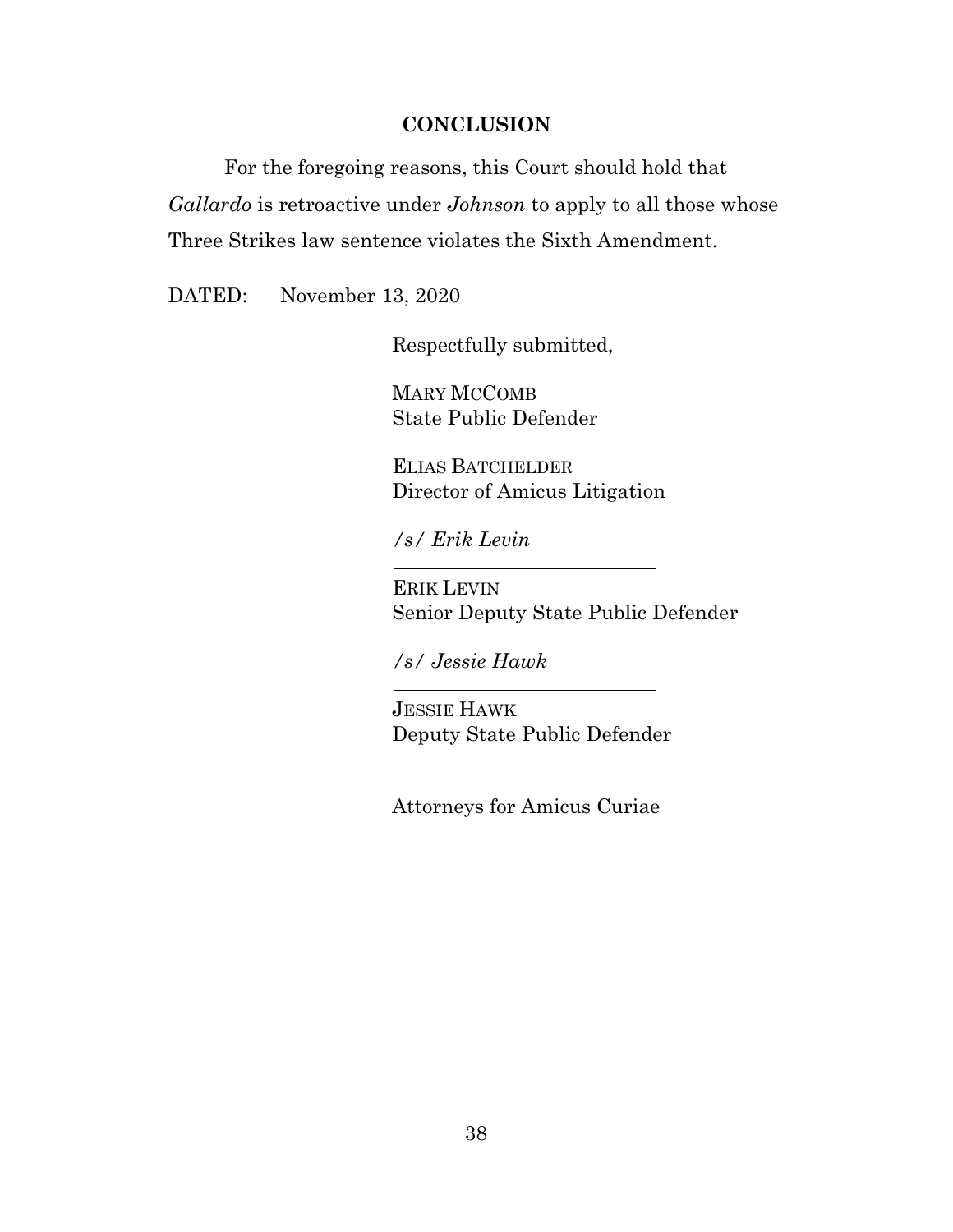## **CERTIFICATE OF COUNSEL Cal. Rules of Court, rule 8.520(c)**

<span id="page-38-0"></span>I, Erik Levin, have conducted a word count of this brief using our office's computer software. On the basis of the computer generated word count, I certify that this brief is 7,190 words in length excluding the tables and this certificate.

DATED: November 13, 2020

Respectfully submitted,

*/s/ Erik Levin*

ERIK LEVIN Senior Deputy State Public Defender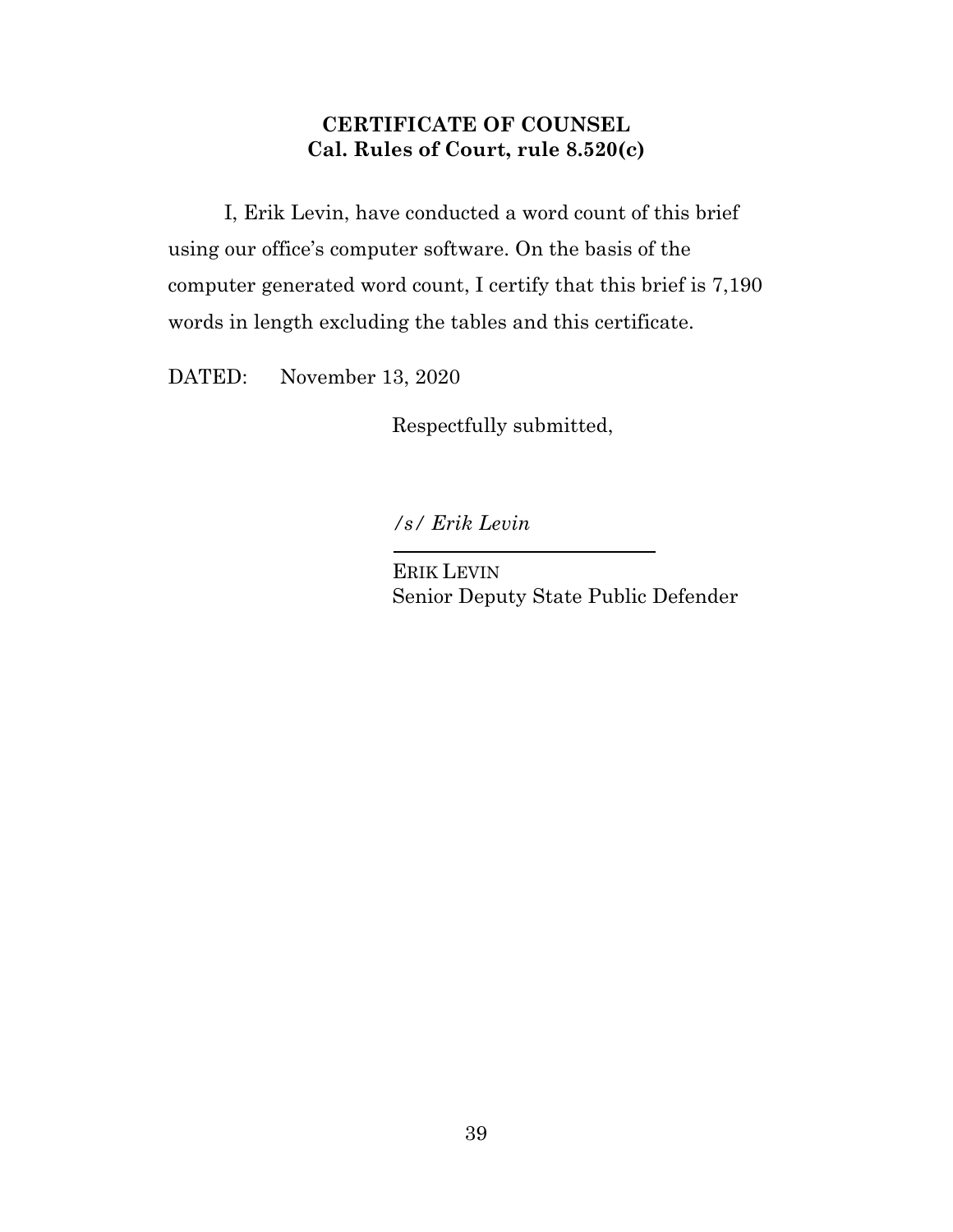## **DECLARATION OF SERVICE**

Case Name: *People v. William Milton* Case Number: **Supreme Court Case No. S259954**

I, **Lauren Emerson**, declare as follows: I am over the age of 18, and not party to this cause. I am employed in the county of Oakland. My business address is 1111 Broadway, Suite 1000, Oakland, CA 94607. I served a true copy of the following document:

### **BRIEF AMICUS CURIAE BY THE OFFICE OF THE STATE PUBLIC DEFENDER IN SUPPORT OF PETITIONER WILLIAM MILTON**

by enclosing it in envelopes and placing the envelopes for collection and mailing with the United States Postal Service with postage fully prepaid on the date and at the place shown below following our ordinary business practices.

The envelopes were addressed and mailed on **November 13, 2020**, as follows:

Sherri R. Carter, Clerk of the Court Los Angeles County Superior Court (For Retired Judge Ronald J. Slick 111 North Hill St. Los Angeles, CA 90012

The aforementioned document(s) were served electronically (via TrueFiling) to the individuals listed below on **November 13, 2020**:

| Brad Kaiserman                  | Nicholas J. Webster                 |
|---------------------------------|-------------------------------------|
| Attorney at Law                 | Office of the Attorney General      |
| 5870 Melrose Avenue, Suite 3396 | 300 South Spring Street, Suite 1702 |
| Los Angeles, CA 90038           | Los Angeles, CA 90012               |
|                                 |                                     |

I declare under penalty of perjury under the laws of the State of California that the foregoing is true and correct. Signed on **November 13, 2020**, at San Joaquin County, CA.

*/s/ Lauren Emerson*

Lauren Emerson